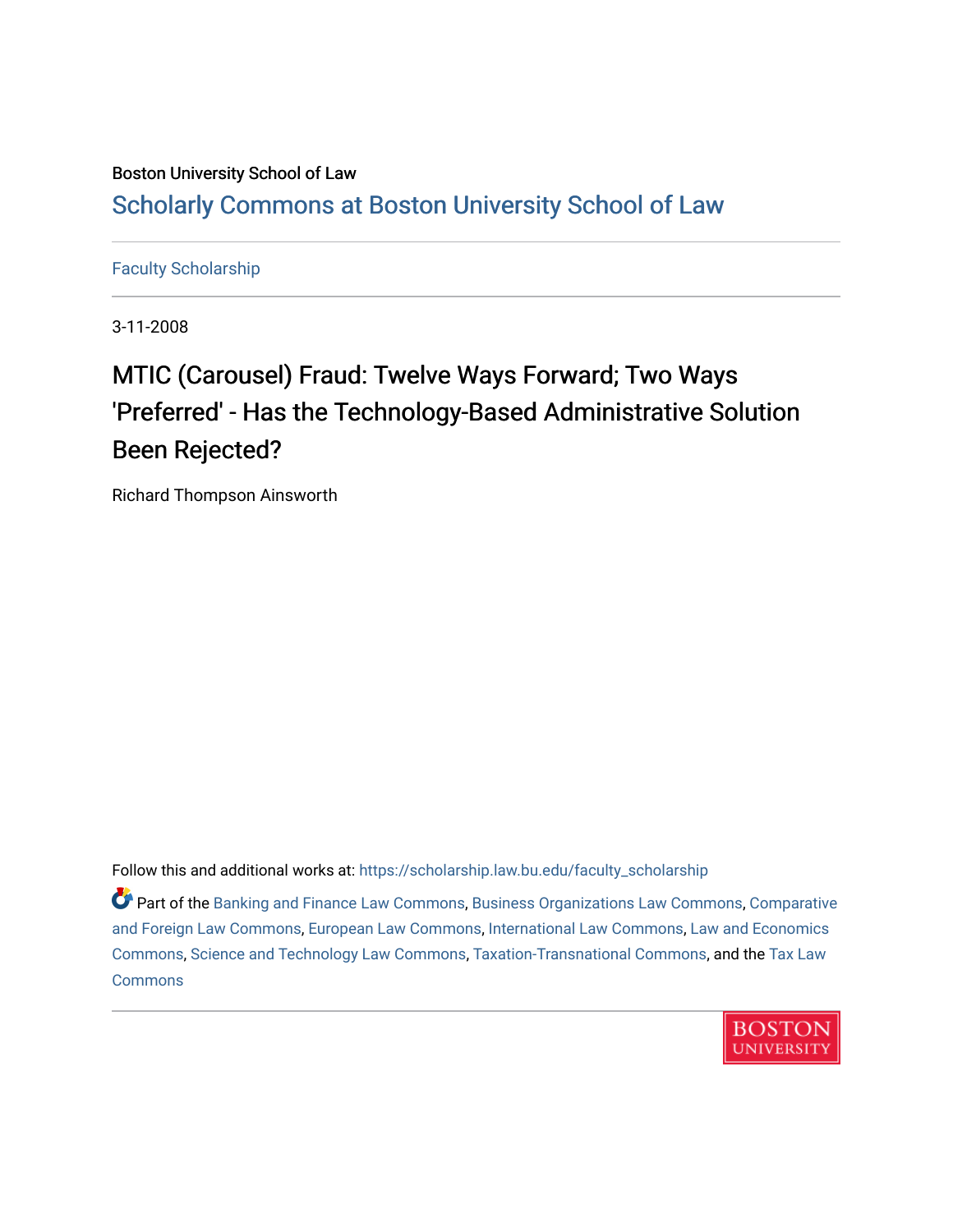# BOSTON UNIVERSITY SCHOOL OF LAW

WORKING PAPER SERIES, LAW AND ECONOMICS WORKING PAPER NO. 08-10



## **MTIC (CAROUSEL) FRAUD: TWELVE WAYS FORWARD; TWO WAYS "PREFERRED" – HAS THE TECHNOLOGY-BASED ADMINISTRATIVE SOLUTION BEEN REJECTED?**

RICHARD THOMPSON AINSWORTH

Electronic copy available at: https://ssrn.com/abstract=1103883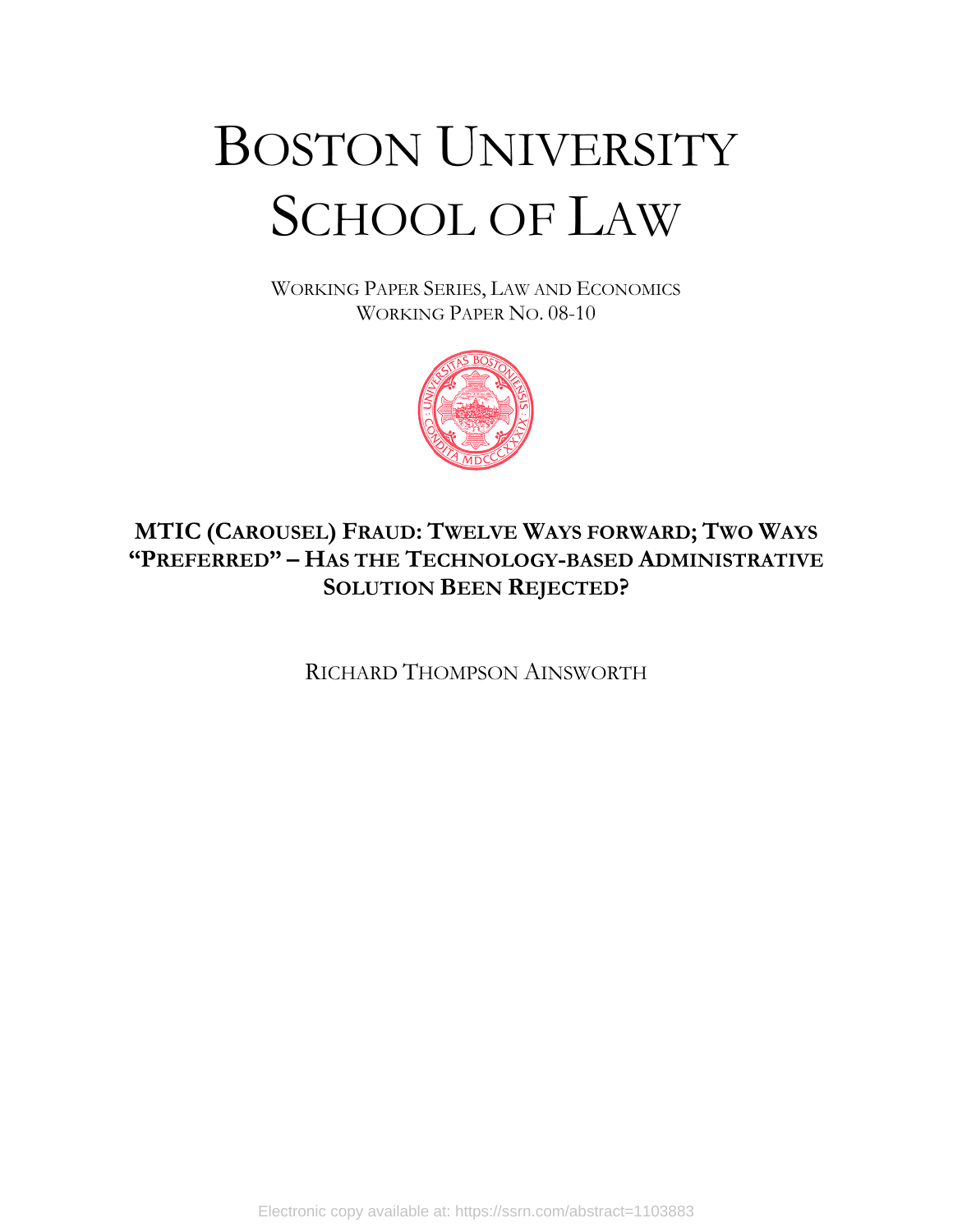#### MTIC (CAROUSEL) FRAUD: TWELVE WAYS FORWARD; TWO WAYS "PREFERRED" – HAS THE TECHNOLOGY-BASED ADMINISTRATIVE SOLUTION BEEN REJECTED?

#### Richard T. Ainsworth

In a May 31, 2006 Communication to the Council, the European Parliament, and the European Economic and Social Committee, the European Commission indicated a need to develop a co-ordinated strategy to improve the fight against fiscal fraud [COM(2006) 254 final].<sup>1</sup> Although the Communication considers fiscal fraud broadly (VAT, excise duties and direct taxes) the most pressing need seems to be for a VAT strategy that will effectively deal with MTIC (Missing Trader Intra-Community) or carousel fraud.

Estimates of annual EU losses to VAT fraud are in the range of 60 billion euros,<sup>2</sup> with about 40% of that amount attributable to MTIC or carousel fraud. Best estimates of EU losses to carousel fraud are put at 23 billion euros annually.<sup>3</sup> The UK estimates its carousel fraud losses to be 2.98 to 4.47 billion euros annually.<sup> $\frac{4}{1}$ </sup> For example, French authorities recently uncovered a single 100million euros MTIC (carousel) fraud involving cell phones sold in and out of the UK. $<sup>5</sup>$ </sup>

 To this end the Commission hosted a conference: Fiscal Fraud – Tackling VAT Fraud: Possible Ways Forward. The March 29, 2007 conference was constructed workshop-style, and divided into three concurrent sessions:

- 1. VAT fraud: what problems does it cause to business and how can they assist the tax administration in combating it?
- 2. Enhancing the fight against fraud and the burden on businesses: striking the right balance
- 3. Changing the VAT system: the ultimate solution?

1

<sup>&</sup>lt;sup>1</sup> Available at http://eur-lex.europa.eu/LexUriServ/site/en/com/2006/com2006\_0254en01.pdf

Commissioner László Kovács, *Speech at the Press Conference on the Adoption of the Communication on Fraud* (May 31, 2006) *available at*

http://ec.europa.eu/commission\_barroso/kovacs/speeches/introductory\_speech\_REV4.pdf 3

Europol Press release, *Experts discuss 'Missing Trader Inter-Community Fraud*, (Dec. 13, 2006) *available at:* http://www.europol.europa.eu/index.asp?page=news&news=pr061213.htm 4

H.M. Treasury, 2006 PRE-BUDGET REPORT: INVESTING IN BRITAIN'S POTENTIAL – BUILDING OUR LONG TERM FUTURE 126 (Dec. 2006) Cm 6984, *available at*: http://www.hm-

treasury.gov.k/media/5CC/43/pbr06\_completereport\_1439.pdf

<sup>&</sup>lt;sup>5</sup> Guirec Gombert, *A Huge Network of VAT Fraud Dismantled*, LE FIGARO (Mar. 4, 2008) (in French) *available at*: http://www.lefigaro.fr/impots/2008/03/04/05003-20080304ARTFIG00413-un-gigantesquereseau-de-fraude-a-la-tva-demantele-.php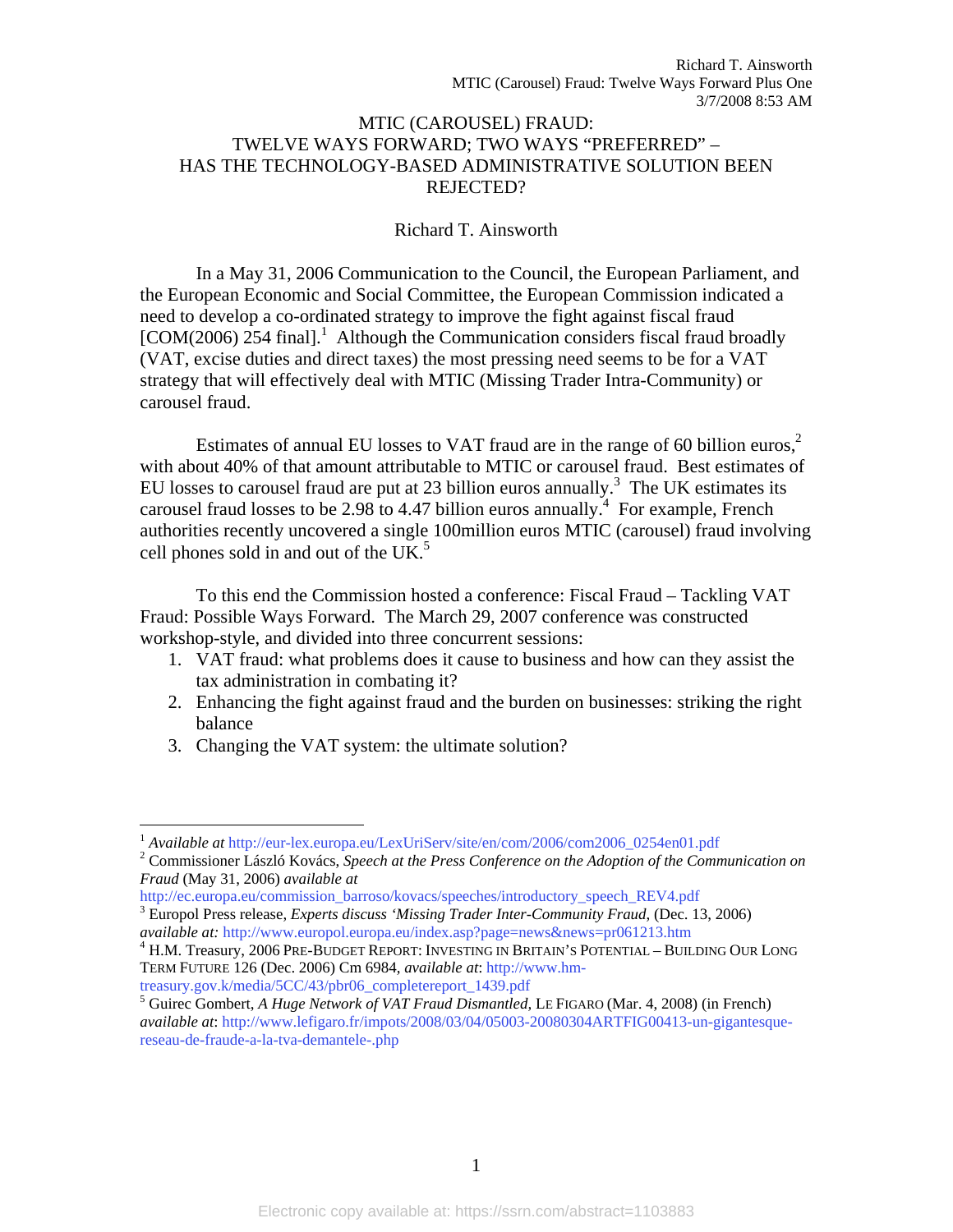What was the "way forward?" On February 22, 2008 a press release<sup>6</sup> and a  $common<sup>7</sup>$  from the Commission indicated that after consideration, the ECOFIN Council of June 5, 2007 was of the opinion that two "ways" were preferred: "… [1] a generalized reverse-charge system, where liability for VAT payments would be shifted from the supplier to the purchaser, … [and 2] taxing intra-Community supplies of goods."<sup>8</sup> Among these, the second "way" is preferred over the first. "… [T]he preferred system of taxing intra-Community supplies should be based on taxation in the Member State of departure and not in the Member State of arrival..."<sup>9</sup> Both of these solutions require significant structural changes to be made to the VAT.

The previous year, the Commission (as opposed to the ECOFIN) had been of the opinion that an administrative (not a structural) solution was preferable.

The Commission considers at this stage that fraud could better be controlled through joint action by the Commission and Member States and through *an efficient and modern organization of the control system*, accompanied by strong and rapid cooperation between the Member States and, where appropriate OLAF [European Anti-fraud Office], on the basis of suitable legal instruments.<sup>10</sup>

 Although the Commission did not specify in this Communication what it meant by "an efficient and modern organization of the control system," the Frequently Asked Questions Memo released at the same time was more specific. The administrative answer for the Commission was a technology-intensive answer.

The Commission proposes to reinforce the existing cooperation tools between the member States as well as to introduce innovative measures if necessary in view of the development of an EU strategy against tax fraud. The Commission believes that exchange of information could be improved by taking advantage of *information technologies*. 11

To locate the solution to MTIC (carousel) fraud in technology and administrative improvements (rather than major structural change to the VAT) is to follow the Lisbon Strategy. $^{12}$ 

 $\overline{a}$ 

<sup>*Id.* at 4.</sup><br><sup>9</sup> *Id.* at 4.<br><sup>10</sup> EU Commission, *supra* note 1 at 10 (emphasis added).<br><sup>11</sup> EU Commission, EU Coherent Strategy Against Fiscal Fraud – Frequently Asked Questions, MEMO/06/221 (May 31, 2006) (emphasis added) *available at*:

<sup>6</sup> EU Commission, *VAT Fraud: The European Commission presents possible far-reaching measures on VAT to better combat fraud* (IP/08/291) Feb. 22, 2008 *available at*:

http://europa.eu/rapid/pressReleasesAction.do?reference=IP/08/291&format=HTML&aged=0&language=e n&guiLanguage=en

<sup>7</sup> EU Commission, *Commission Staff Working Paper: On Measures to Change the VAT System to Fight Fraud* COM(2008) 109 final, *available at*:

http://ec.europa.eu/taxation\_customs/resources/documents/taxation/vat/SEC(2008)249\_en.pdf

http://europa.eu/rapid/pressReleasesAction.do?reference=MEMO/06/221&format=HTML&aged=0&langu age=en&guiLanguage=en.<br><sup>12</sup> EU Commission, *supra* note 1, at 3 citing its earlier Communication: Contribution of taxation and

Customs Policies to the Lisbon Strategy COM(2005) 532 final (Oct. 25, 2005) *available at* http://europa.eu/scadplus/leg/en/lvb/l11027.htm.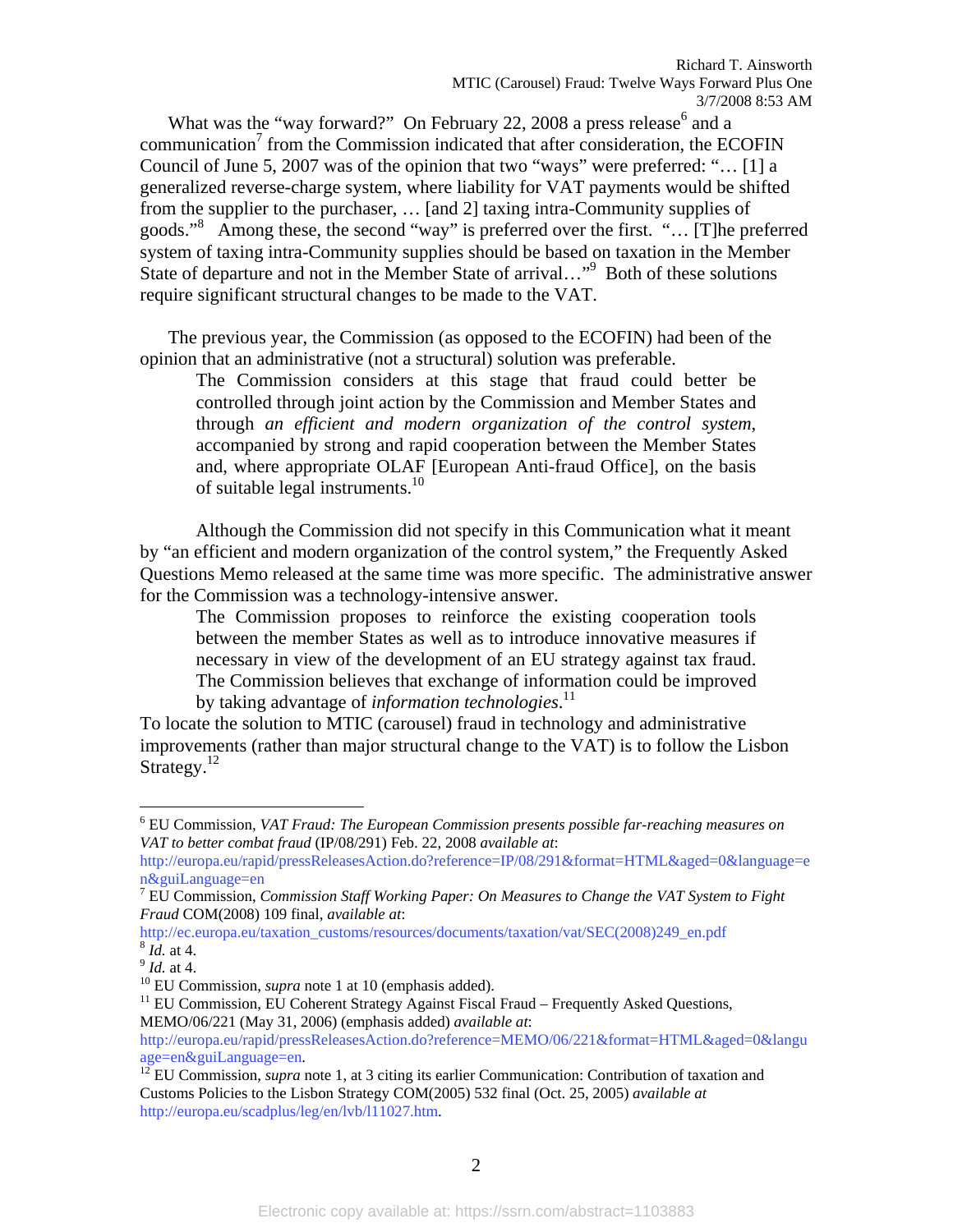#### TWELVE PROPOSALS (AND ONE MORE)

Over the years, a large number of changes have been proposed to the VAT, many of these proposals would have as one of their many effects the significant reduction (or elimination) of MTIC (carousel) fraud. These solutions can be divided into traditional and current proposals.

Traditional proposals date from the re-design of the EU VAT in 1991 when border controls were removed. They have a broad scope and impact. Recent proposals focus more narrowly on MTIC (carousel) fraud. This article summarizes the twelve most discussed proposals for change (including the two preferred by the ECOFIN), and proposes one more – a technology-based administrative solution. The suggestion is that this last approach offers a superior solution. It answers the Commission's call for a targeted, non-structural change that tackles the MTIC (carouse) fraud problem through technology without impacting the overall operation of the VAT.

#### Traditional Proposals

 There are seven traditional proposals. The first two eliminate MTIC (carousel) fraud by taxing intra-Community transactions at origin. The next four eliminate carousel fraud by imposing a community level "Euro-VAT" to coordinate transactions among Member States. The final proposal requires pre-payment for intra-Community transaction.

 (1) *Common VAT.*<sup>13</sup> Called an "origin system" of VAT by the Commission, this proposal, based on research efforts dating to the 1980's, was for the taxation of intracommunity sales at the rate of the country from which the goods were supplied. Under this system, the importer would be deducting in one Member State the VAT that was collected in another Member State, resulting in a displacement of VAT revenues.

 As a result, the "Common VAT" requires a clearing mechanism to reallocate VAT revenue from origin to destination jurisdictions. Two approaches to clearing were considered. The initial proposal (1987) measured the amount to be allocated on a transactional basis [COM(1987) 323 final]. The 1996 proposal used aggregate consumption data. Both approaches were considered complex. More critically however, clearing mechanisms, no matter how they were designed, created disincentives to audit cross-border transactions. Thus, the "Common VAT" would close the door to MTIC (carousel) fraud, but it would open another much wider door across the whole range of cross-border trade.

(2) *Vanistendael's foreign tax offices proposal*. 14 In 1995 Professor Fransiscus Vanistendael proposed to tax all cross-border transactions at the rate of the country of destination. To ease business compliance burdens he required destination jurisdictions to

 $^{13}$  European Commission, A Common System of VAT: A Program for the Single Market," COM(1996) 328 final.

<sup>&</sup>lt;sup>14</sup> Fransiscus Vanistendael, *A Proposal for a Definitive VAT System Taxation in the Country of Origin at the Rate of the Country of Destination, Without Clearing*, 1 EC TAX R. 45, 48 (1995).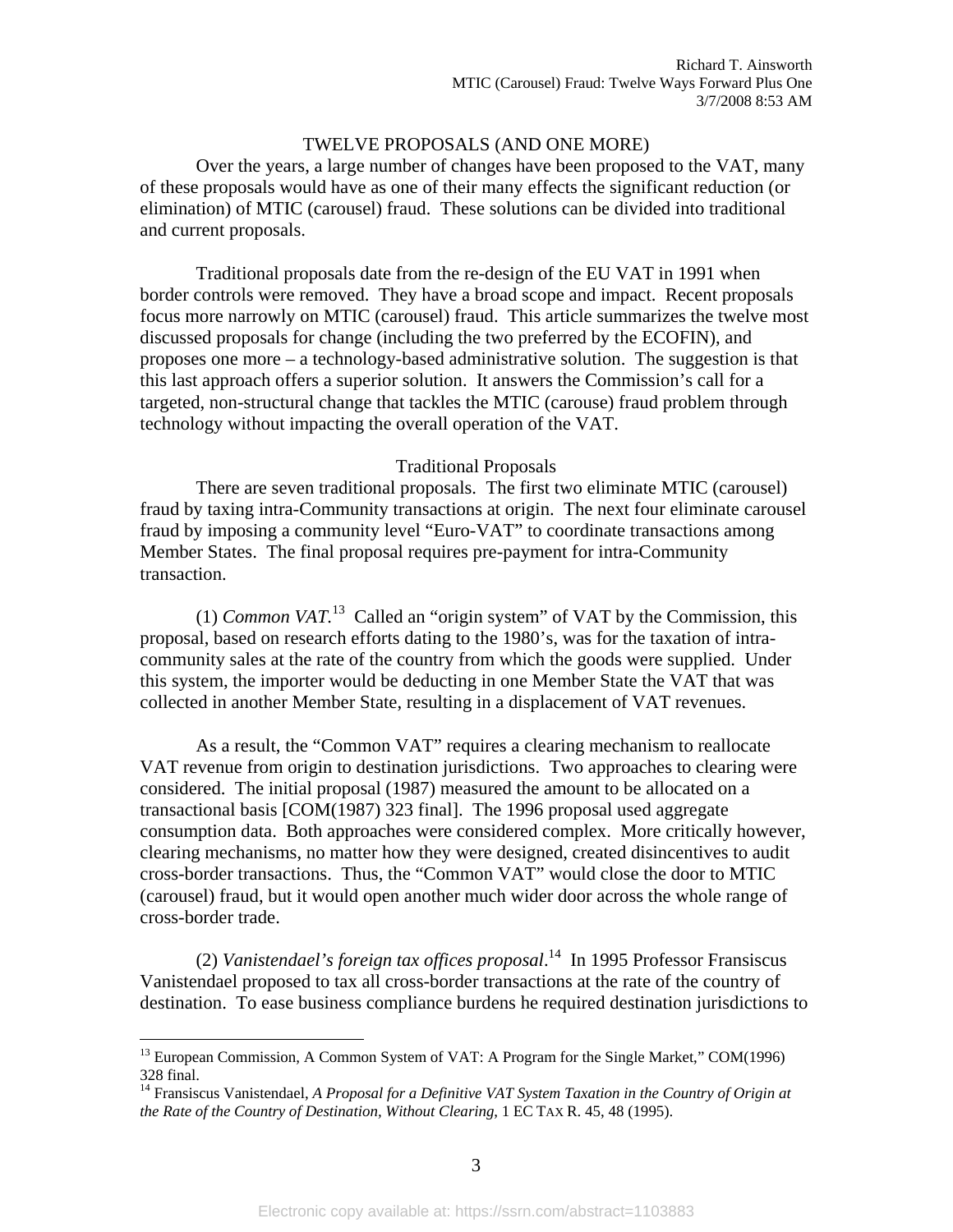establish branch tax offices in the country of origin to accept tax payments, issue refunds and handle all foreign VAT matters.

Vanistendael's proposal ran into problems with compliance cost symmetry – in both businesses and tax administration contexts. Compared with the simple zero-rating of all intra-Community transactions, Vanistendael's would require exporters to comply with the tax rules of 14 other jurisdictions. Deemed too costly and too complex in 1995, Vanistendael's approach would be even more difficult today with 27 Member States.

The next four proposals, the CVAT, VIVAT, Dual VAT-HST and Dual VAT-QST have a common theme. Each proposal would "add-on" to the current VAT structure in the EU a "federal level" VAT.

(3) *CVAT*. The Compensating VAT (CVAT), designed by Ricardo Varsano and extended by Charles McLure,  $^{15}$  adds a federal VAT (only) at internal borders. Under the CVAT a Member State would still zero-rate exports, and the importing Member State would still require the importer to reverse charge at the rate imposed in that jurisdiction.

The critical addition made by the CVAT is that when exporting (across an internal border) a federal obligation arises to collect an additional federal VAT – the CVAT. The importing party deducts this amount in full, but only in conjunction with filing a return that includes the required reverse charge.

Seen in terms of MTIC (carousel) fraud, the federal level CVAT prevents goods from entering into free circulation in a domestic economy unburdened by VAT in the same way that the Common VAT does. Where the "Common VAT" burdens goods with VAT of the *origin jurisdiction*; the CVAT burdens goods with a *federal* VAT.

(4) *VIVAT*. The Variable Integrated VAT (VIVAT), designed by Michael Keen and Stephen Smith, $^{16}$  is a two-tiered tax that relies on a Euro-VAT in conjunction with a Member State origin-based retail sales taxes (RST).<sup>17</sup> VAT and RST rates are coordinated. Once the Euro-VAT rate is established, the rate of the RST becomes the difference between the federal rate and state's decision on how heavily to burden final consumption.

This proposal represents the preferred approach for the ECOFIN.<sup>18</sup> The Commission believes that this approach would "… contribute effectively to a solution to the problem of MTIC fraud … that such a system also might increase proportionally

<u>.</u>

<sup>&</sup>lt;sup>15</sup> Charles McLure, *Implementing Sub-national VATs on International Trade: The Compensating VAT* (*CVAT*), 7 INT'L TAX & PUB. FIN. 723-40 (2000).

<sup>&</sup>lt;sup>16</sup> Michael Keen & Stephen Smith, *The Future of Value Added Tax in the European Union*, 23 ECON. POL'Y 373-411 (1996).<br><sup>17</sup> A destination-based RST would violate compliance symmetry. Cross border B2C transactions would be

subject to the tax rates and rules of the 26 other Member States. 18 *See supra* note 9 and accompanying text.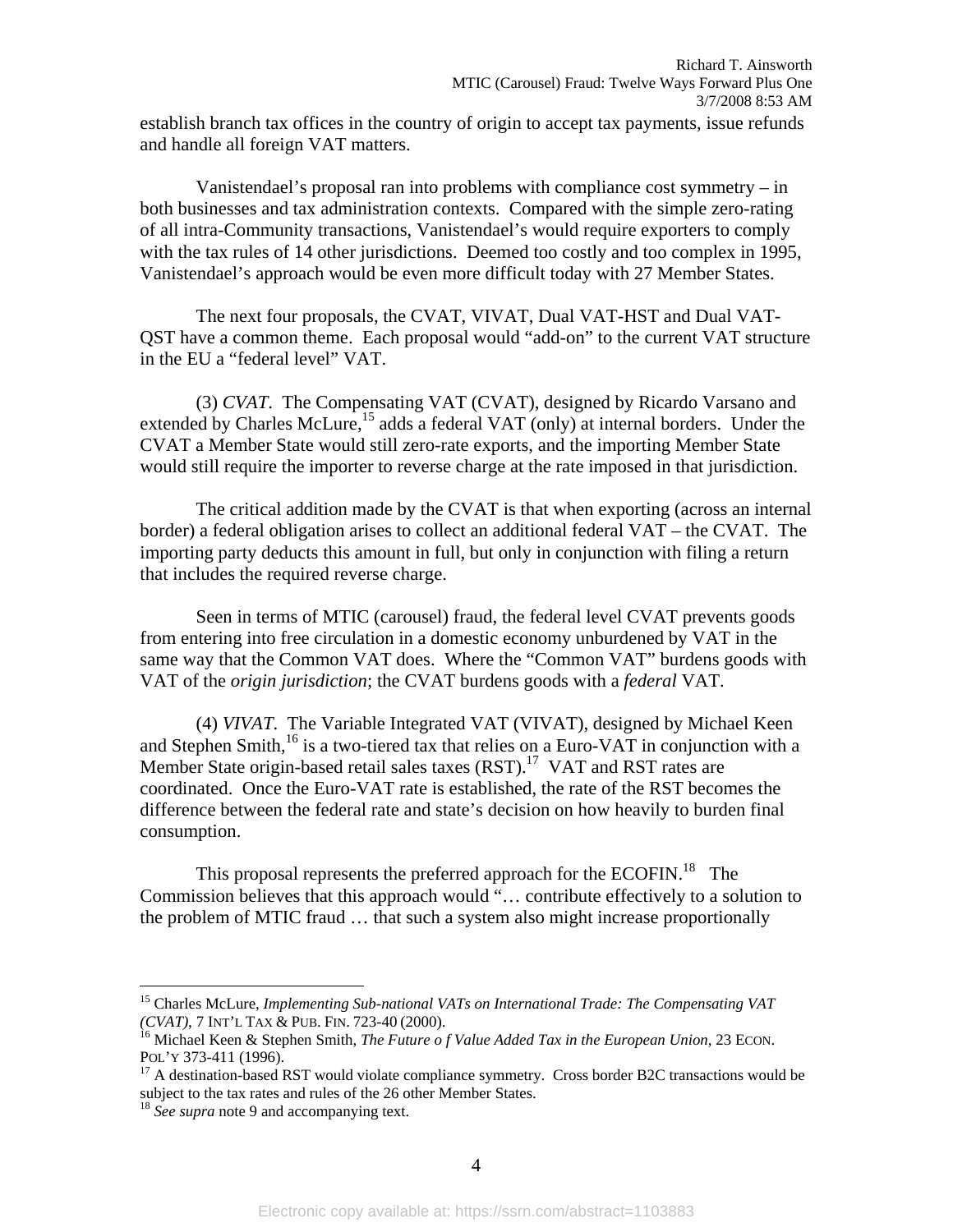other already well known types of VAT fraud … [and has] some concern as to the effects of the cash-flow consequences for businesses and in particular for SMEs …"19

The VIVAT does not distinguish between local and cross-border transactions; it distinguishes between B2B and B2C transactions. MTIC (carousel) fraud is eliminated because intra-community transactions are not zero-rated. However, simple "missing trader" fraud is very possible both at the B2B level, and (depending on rate differentials) at the B2C level.

The VIVAT's dilemma is that by setting the VAT rate low to avoid problems with excess VAT refunds (as Keen and Smith recommend<sup>20</sup>) the rate of the RST will breed fraud. In some Member States the origin-based RST will rise to 20%, in others it will be 10%. Cross-border B2C missing trader/ missing consumer fraud will proliferate, as will domestic "shell business" purchasing for personal consumption at the lower business rate. This is a situation that begs for an add-on use tax, similar to those in all US states with an  $RST<sup>21</sup>$ 

The Commission identifies two additional fraud avenues that this proposal would open up. The first (in a B2B context) is where "… the Member State of acquisition allows the taxable person the right of deduction without the supplier paying over the VAT to the Member State of supply."<sup>22</sup> In a sense this is a fraud where the fraudsters simply get on the carousel and move it backwards. If excess deductions are refunded without the tax being paid in the other Member State the question will now be about which Member State will bear the loss? Should it be the Member State that issued the unsupported refund, or the Member State that never received the VAT payment?

"Secondly, [also in a B2B context] a taxable person [could] create an artificial refund position using a taxed intra-Community supply, more likely in combination with a third-country export. These frauds could involve false intra-Community invoices."<sup>23</sup> Again, this is the carousel moving backward, but with an export out of the Community involved. However, third-country involvement would most likely make this a "one-off" fraud as "… the declaration requirements for third-country imports and exports and the enhanced customs controls [would make this variant more difficult.] $"^{24}$ 

(5) *Dual VAT – HST version.* Richard Bird and Pierre Gendron<sup>25</sup> suggest that there are a variety of Canadian experiences with dual (federal/ provincial) consumption

<sup>&</sup>lt;sup>19</sup> EU Commission, Working Paper, *supra* note 7, at 18.

<sup>&</sup>lt;sup>20</sup> Michael Keen & Stephen Smith, *supra* note 16, at 404.<br><sup>21</sup> EU Commission, Working Paper, *supra* note 7, at 7.<br><sup>22</sup> Id. at 7.<br><sup>23</sup> Id. at 7.<br><sup>24</sup> Id. at 7.<br><sup>25</sup> Richard Bird & Pierre Gendron, *Dual VATs and Cross-Bo* INT'L TAX & PUB. FIN. 429 (1998).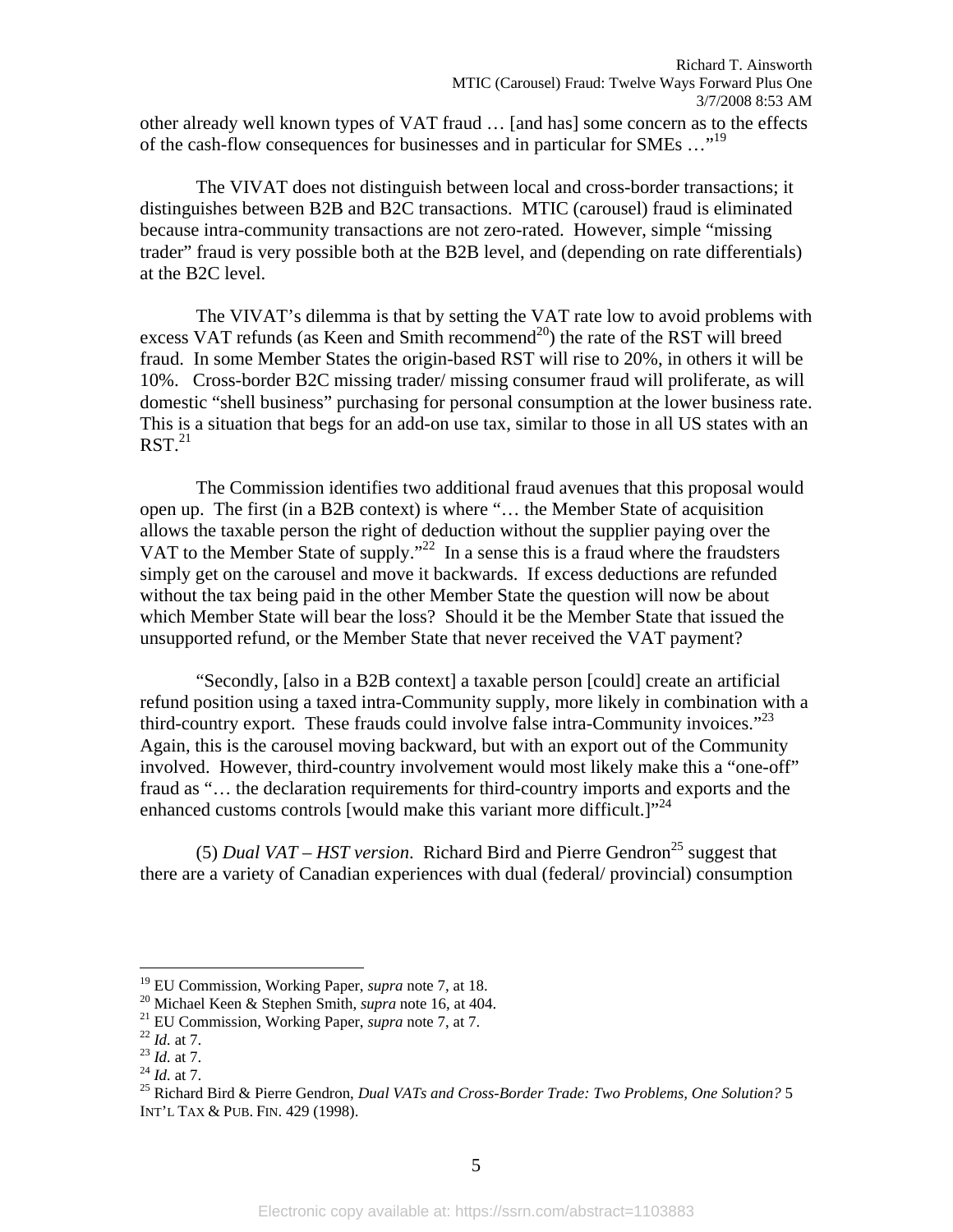taxes that might be useful for the EU to consider as it searches for a fraud-free solution to the operation of the VAT in a single market.<sup>26</sup>

The HST is one of these models. Under the HST the federal government administers and collects the local VAT as part of a uniform national  $VAT<sup>27</sup>$ . The Provincial government determines a portion of the combined rate, but the base is uniform. Newfoundland, Nova Scotia and New Brunswick participate in the HST. Each imposes an 8% provincial rate that is combined with the 6% federal rate.

The next proposal is related.

(6) *Dual VAT – QST version*. If a high value is placed on local autonomy, Bird and Gendron suggest that the Quebec Sales Tax is the template for the EU to consider.

The defining characteristic of the QST/GST relationship is that the local government administers both taxes. It is a bottoms-up administration, unlike the HST which is administered top-down by the federal government. In addition, because the national GST is included in the QST tax base there is an incentive for sub-national administrators to pay close attention to the GST. Minor differences in the tax base have not caused a problem.

Does either of the Canadian dual VATs prevent MTIC (carousel) fraud? The answer is disappointing. Good theory does not seem to be supported by good practice.

The largest GST frauds in Canadian history are MTIC (carousel) frauds – \$50 million.<sup>28</sup> These frauds frequently involve the sale and re-sale of automobiles<sup>29</sup> or heavy equipment.<sup>30</sup> They are known as "car-flipping" or "equipment-flipping" schemes. These schemes, "… generate profit by rapidly buying and selling vehicles, while abusing input tax credits or failing to pay GST/HST."31 Schemes costing millions of dollars in revenue have been a problem since 1994.<sup>32</sup> The Canadian experience is a "wake-up" call to those who believe this MTIC (carousel) fraud is reasonably confined to the cell phone and computer chip market.

<sup>&</sup>lt;sup>26</sup> Five Canadian provinces (Ontario, British Columbia, Prince Edward Island, Saskatchewan and Manitoba) combine a provincial level RST with the federal GST, and could provide a practical model for the VIVAT, except the provincial/ federal rates are not linked as in the VIVAT, and all the Canadian RSTs

are destination-based, not origin-based as in the VIVAT.<br><sup>27</sup> Richard Bird & Pierre Gendron, *supra* note 25, at 435-37.

<sup>&</sup>lt;sup>28</sup> OMVIC, 2004 ANNUAL REPORT & 2005 BUSINESS PLAN, 9 *available at*: http://www.omvic.on.ca/News/Annual\_Report\_2004.pdf

<sup>&</sup>lt;sup>29</sup> Regina v. Prokofiew (Ontario Superior Court of Justice) 2004 CarswellOnt 3827; [2004] G.S.T.C. 103 (Mar. 22, 2004).

<sup>&</sup>lt;sup>30</sup> Regina v Prokofiew; Regina v. Solty, (Ontario Superior Court of Justice) [2005] O.J. No. 1824; 2005 ON. C. LEXIS 2016 (Apr. 11,2005)

<sup>&</sup>lt;sup>31</sup> Canadian Customs and Revenue Agency, Performance Report, DPR 1999-2000, at Strategic Goal 3, n.8 *available at*: http://www.tbs-sct.gc.ca/rma/dpr/99-00/ccra-adrc/CCRA9900dpr-PR\_e.asp?printable=True <sup>32</sup> Regina v. Paul Foy, 2003 CarswellOnt 5861; [2005] G.S.T.C. 31 (Mar. 3, 2003) at ¶ 34 &45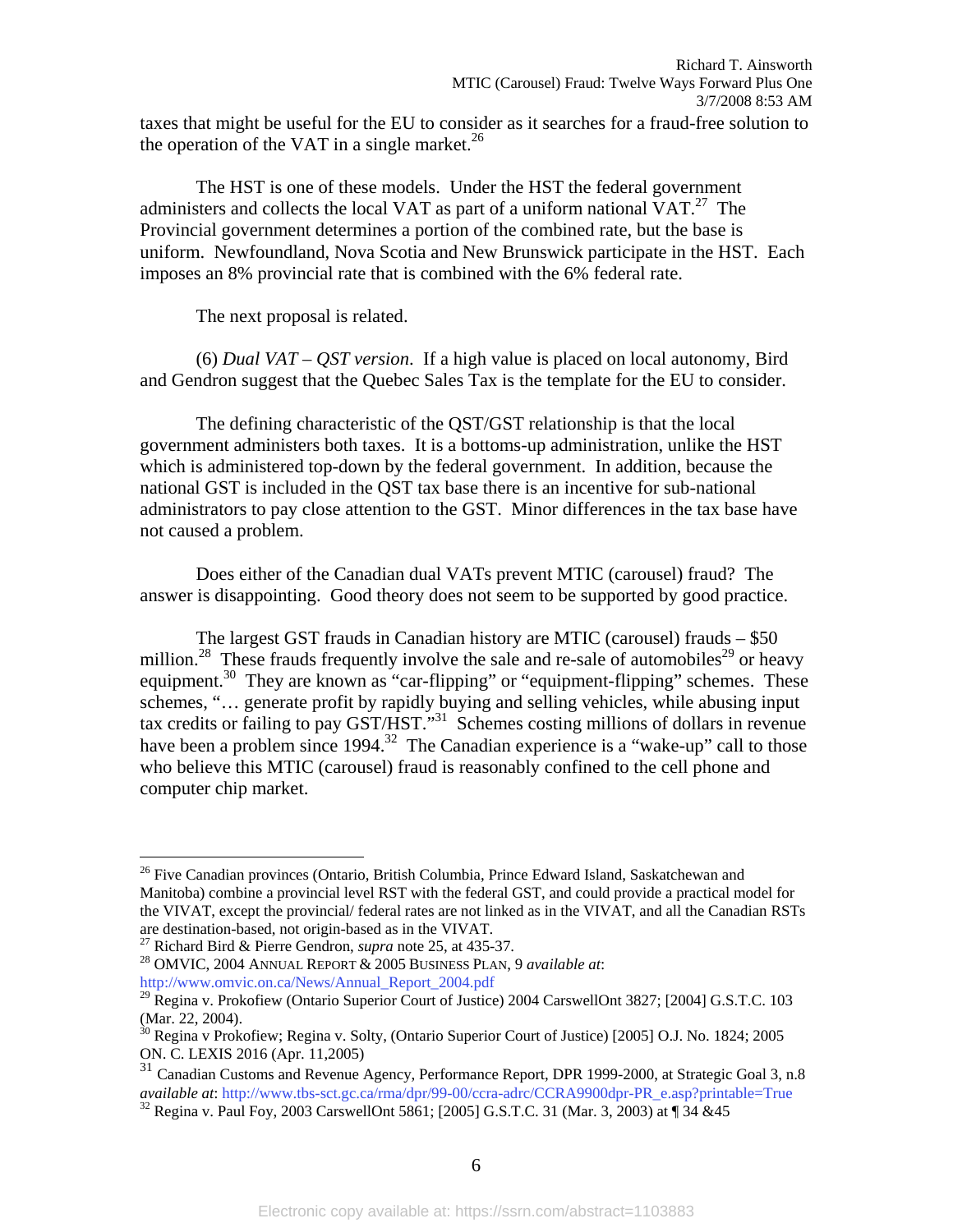The last of the traditional solutions to MTIC (carousel) fraud is a pre-payment solution. It is a solution that has been reconsidered in some of the contemporary solutions.

(7) *PVAT*. The Prepaid VAT (PVAT), developed by Satya Poddar and Eric Hutton,  $33$  requires vendors to collect VAT on all sales, domestic and interstate, with the sole exception of interstate sales where the buyer prepays the VAT to the state of destination – and provides proof of this payment to the vendor. Proof would be a tax deposit receipt.

The PVAT solves MTIC (carousel) fraud by re-introducing restrictions on the free flow of goods. It turns the vendor into a customs agent. Goods are not released into cross-border trade without payment of tax either at origin at destination. If tax needs to be paid at origin to get goods released expeditiously, problems will arise over the crediting of origin taxes at destination, or about the refund of these taxes at origin (upon proof of payment at destination).

Like the VIVAT, the PVAT has difficulties with B2C transactions. If tax rates among the Member States are not harmonized an incentive develops for consumers to rate-shop. This leads correspondingly to an incentive for high-tax destination states to adopt compensating use taxes. The question then becomes whether or not the destination state will credit consumers with an origin tax (with the understanding that the origin state will pass along the amount collected at origin to the destination state), or whether the consumer will be required to file a refund claim in the origin jurisdiction.

One of the common complaints raised against each of the last five "solutions" (CVAT, VIVAT, Dual VAT-HST, Dual VAT-QST and PVAT) is that they all burden cross-border trade. However, is the kernel of a solution embedded in this criticism? Could a *surgical disincentive* be devised, one that would be targeted at cross-border trade that was identified as "high-risk" MTIC (carousel) fraud trade? Could the market-place itself become a barrier to MTIC (carousel) fraud.

More specifically, could technology be marshaled to manipulate structural disincentives to cross-border trade so that the barrier would "melt away" when assurances (on a transactional basis) are offered that MTIC (carousel) fraud is not possible? Isn't this exactly what we are searching for – a selective disincentive? In other words, shouldn't the goal be to direct market (rather than regulatory) forces against MTIC (carousel) fraud, and thereby eliminate it?

This is the kernel of the technology-based administrative solution that is proposed here. But before we get to that proposal, a five more recent solutions need to be considered first.

<sup>33</sup> Satya Poddar & Eric Hutton, *Zero-rating of Interstate Sales Under a Sub-national VAT: A New Approach*, in NATIONAL TAX ASSOCIATION PROCEEDINGS: NINETY-FOURTH ANNUAL CONFERENCE (2001) 200-07.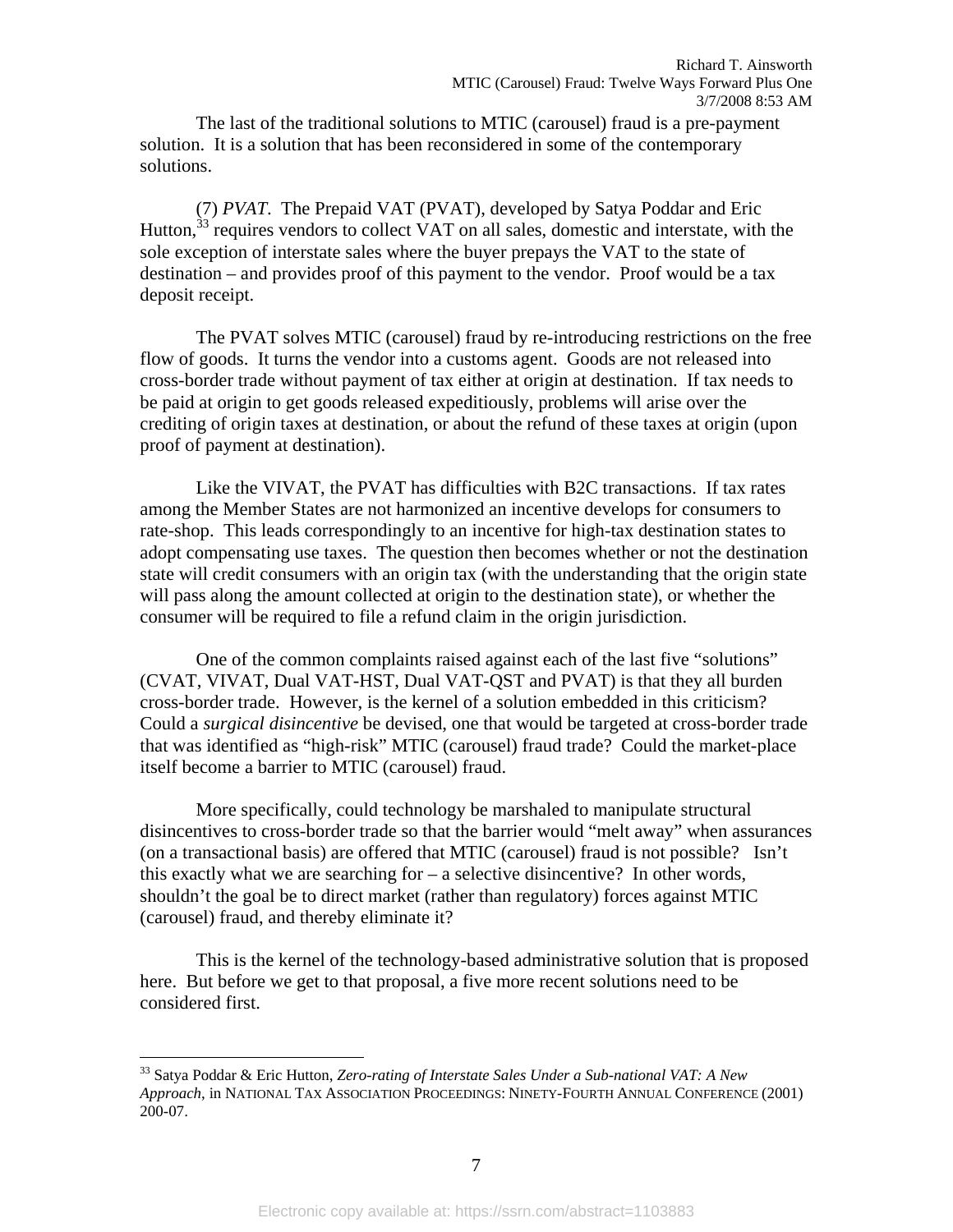#### Recent Proposals

 Each of the next five proposals for resolving carousel fraud were considered at the September 29, 2003 Tax Policy Conference of the Ifo Institute for Economic Research.<sup>34</sup> This conference was a watershed event for new solutions to MTIC (carousel) fraud. All together there was an exemption model, two reverse charge models and two "pay-first" models considered.

(8) *Mittler Model*. The Mittler Model is a digital exemption certificate system that essentially turns the VAT into a retail sales tax (RST). The American RST is similarly based on exemption certificates, and even though proposals have been made to automate this core functionality in the US, no American jurisdiction has done what the Mittler Model proposes. American exemption certificates remain paper-based.

Procedurally, under the Mittler Model firms qualifying for exempt purchases receive a special identification number, called an F-number ("F" standing for "free"). Firms present their F-number to suppliers to indicate that they are entitled to make purchases "free of VAT." The supplier then checks the F-number through an electronic registration system, and when confirmation of validity is received an invoice net of VAT is issued. The supplier does not collect VAT. The purchaser neither pays VAT nor has the right to an input tax deduction on these purchases. The supplier gives an on-line notification of exempt transactions. Buyer and seller are required to report exempt sales and purchases on their respective VAT returns.

The Mittler Model is an exemption system that includes sales-for-resale as a category of exempt-use. The American experience suggests that two issues are raised by this system: (1) how to determine the validity of the certificate, and (2) whether to enforce a "good faith" requirement – the proposition that only sellers who accept apparently valid certificates in good faith are absolved from liability to collect the tax. The Mittler Model answers the first question, how it deals with the good faith issue is not clear.

The Mittler Model would eliminate MTIC (carousel) fraud because cross-border B2B sales would be exempt from VAT, as would the onward sale to other businesses. However, as it closes off MTIC (carousel) fraud the example of the American RST shows how the Mittler Model will open the VAT to new frauds.

The American RST and the Mittler Model VAT generate their revenue at exactly the same point – the point where non-exempt sales are made, typically to the end consumer. As a result, both systems encourage (a) buyers to avoid the tax through improper use of exemption certificates (called the "excess registration" problem)<sup>35</sup>, and

 $34$  Ifo Institute, Value Added Tax Evasion and Model Approaches for its Avoidance (Sept. 29, 2003) *available at* http://www.cesifo-

group.de/portal/page?\_pageid=36,385339&\_dad=portal&\_schema=PORTAL&item\_link=steuergemeinschaftskonferenz-2003-bericht.htm (English and German).<br><sup>35</sup> JOHN F. DUE & JOHN L. MIKESELL, SALES TAXATION: STATE AND LOCAL STRUCTURE AND

ADMINISTRATION 140 & n.3 (2d ed. 1994)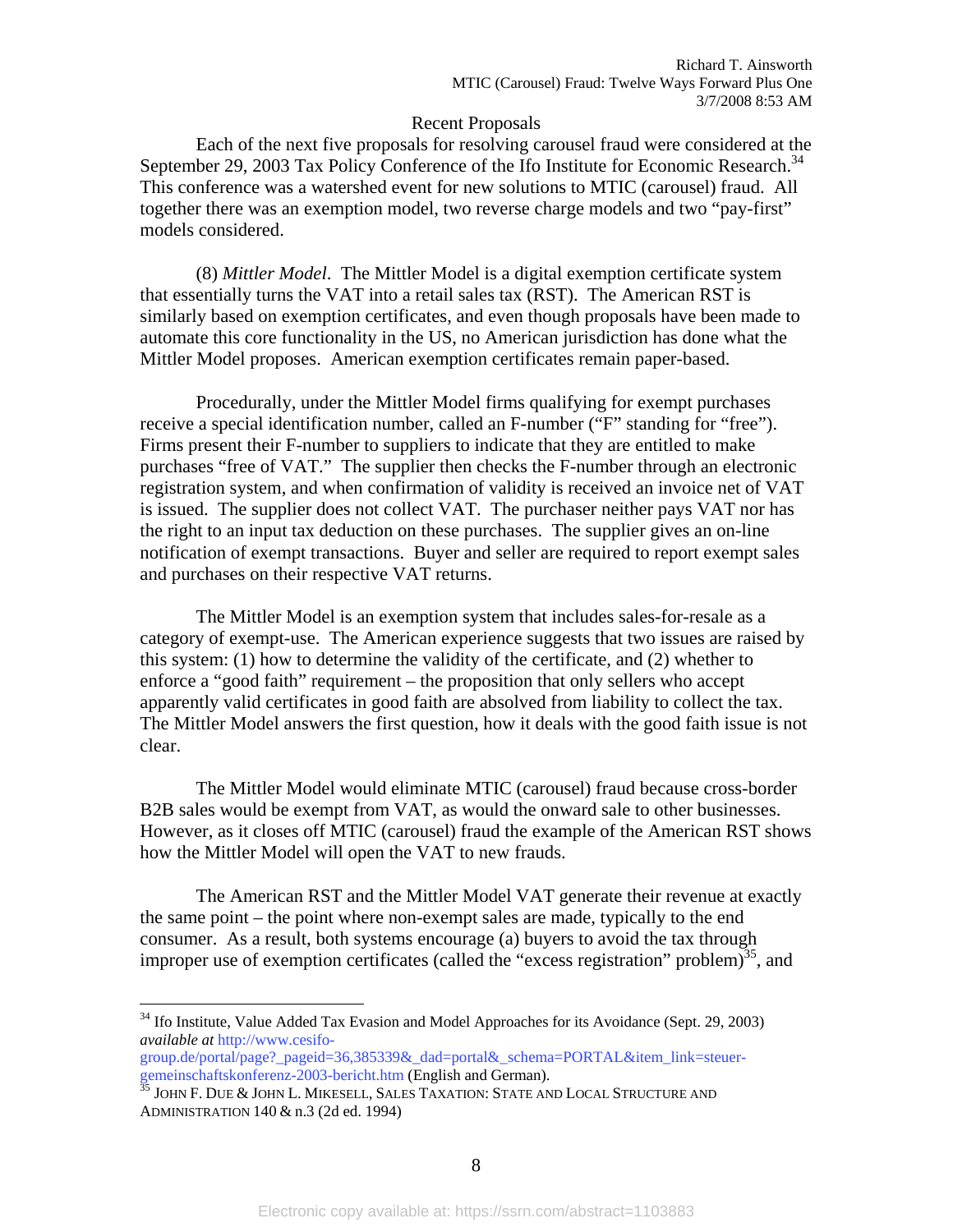(b) sellers to find ways to make final sales without including tax. The Mittler Model would benefit from reconsideration in light of the avoidance pressures that are obvious under the American RST where tax rates are approximately 7% (as opposed to 20% under the EU VAT).

(9 & 10) *Two reverse charge models*. The Ifo institute considered two comprehensive reverse charge models, one with an *input tax settlement* feature, the other with an additional *joint and several liability* feature. Because both models share the same core functionality for countering carousel fraud, they are considered together.

The ECOFIN invited the Commission was "… invited to analyze [a general reverse-charge system with] a threshold set at  $\epsilon$ 5,000 ... for each transaction." It is not the most preferred solution.

A reverse charge prevents carousel fraud in the same manner that an exemption system does. Taxable businesses making purchases (for which they have the right to claim an input VAT deduction) pay no VAT. They self-assess, and in most cases claim a credit simultaneously. The invoice includes no amount for VAT. Without VAT in-hand, the seller no longer has an incentive to "disappear."

This is a workable option. It is a solution however, that places exceptional pressure on an accurate determination *by the seller* of the buyer's qualifications for input credit. The Ifo Institute's reverse charge models rely on an automated identity system that is similar to the "F-number" mechanism under the Mittler Model. In a comprehensive reverse charge regime the critical distinction is between B2B and B2C transactions. The seller would not tax sales for business use, whereas sales for personal consumption would be taxed. In a partial reverse charge regime the seller needs to further distinguish among B2B sales based on the type of goods sold or how they will be used. This is an exceptionally difficult task in the American context.

The American retail sales tax does employ a very successful B2B reverse charge mechanism – the Direct Pay Permit (DPP) authorization system. The DPP allows sellers to issue invoices free of sales tax to buyers (who would otherwise be obligated to pay tax to the seller). The buyer then self-assesses. The vast majority of American jurisdictions imposing a retail sales tax have DPP systems to reverse the liability to collect the tax. Most are automated.

The critical difference between the Ifo and the American reverse charge models is that the Ifo proposals are universal and mandatory, whereas the American DPP is selective and voluntary. The Commission had favored a hybrid type of reverse charge solution – one that would be (a) selective – confined to a market segment like cell phones, and (b) mandatory – all businesses within that segment must apply it.<sup>36</sup> This is

<sup>36</sup> *Compare* COM(2006) 555 final (indicating the Commission's favorable opinion of the UK application for a partial reverse charge mechanism in cell phones and computer chips) *with* COM (2006) 404 final (indicating the Commission's unfavorable opinion of the German and Austrian application for a comprehensive reverse charge mechanism).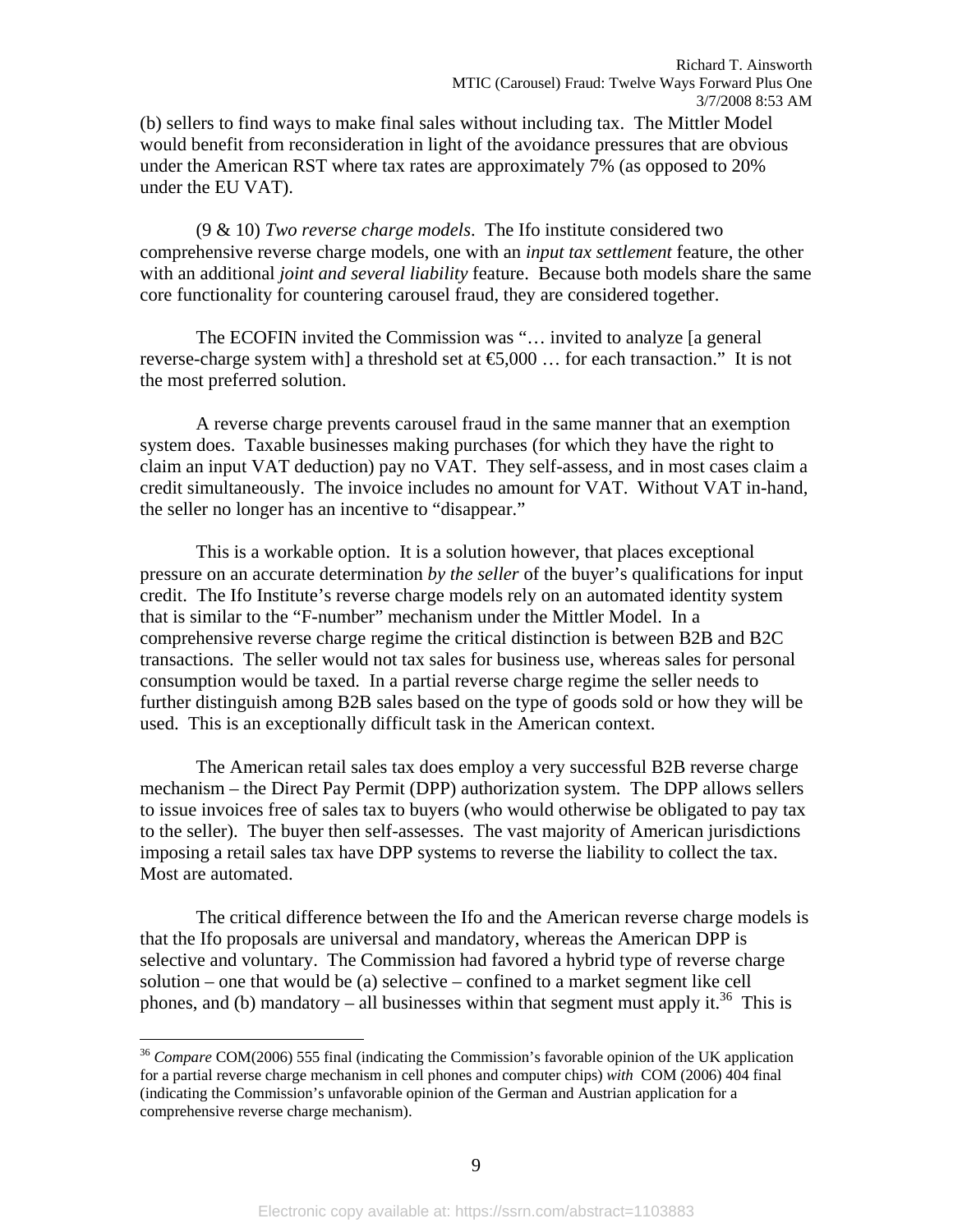different from the general reverse-charge system with a transactional  $\epsilon$ 5,000 threshold that the ECOFIN "invited" the Commission to analyze.

When the Commission's analysis is considered, the significance of the Ifo emphasis on the F-number mechanism to mitigate fraud under a general reverse charge system becomes very clear. The Commission lists "… the following already existing fraud patterns [that] will be the most likely to increase [if the ECOFIN's reverse-charge proposal were to be adopted]."<sup>37</sup>

- (a) [The] concentration of VAT fraud at the retail level … [and] the potential loss of VAT revenue at that stage of distribution could in absolute terms be higher compared with the current system …
- (b) Hijacking of VAT identification numbers by pure holdings, sham companies, non-established taxable persons, end consumers) … committed … to avoid paying VAT, but also … for entering goods into the black market. …
- (c) Abuse by pure holdings of their own, valid VAT identification number;
- (d) Migration of MTIC fraud to member States not implementing the reverse charge and having a high VAT rate;
- (e) Creation of fake invoices to lower (high) payment position …
- (f) Replication of MTIC patterns in a purely domestic scenario;
- (g) Easier access of goods to national (and cross border) black markets …38

 In addition, two new types of fraud are anticipated under the ECOFIN's general reverse-charge with  $\epsilon$ 5,000 threshold proposal:

- (h) direct of disguised artificial splitting of the taxable amount of a transaction in order to circumvent the threshold;
- (i) migration of artificial splitting to other Member States that have implemented the reverse-charge system and apply a high VAT rate.<sup>39</sup>

The Commission could not estimate VAT fraud losses under the ECOFIN's general reverse-charge with  $\epsilon$ 5,000 threshold because of the magnitude of the economic modeling exercise, the number of variables involved, and the difficulty in quantifying the unknown values. The Commission concludes that, "… so far [there is] no real experience with a generalized reverse-charge system [that] exists that could [either] confirm or contest the more theoretical findings of the study – even using the knowledge of experienced VAT experts."<sup>40</sup>

(11 & 12) *Two pay first models.* The Ifo Institute's "pay first" models have theoretical and practical heritages. The 2001 Poddar-Hutton PVAT is their theoretical analogue. In practically terms, there are (or have been) pre-payment (or banking-system/ controlled payment) models in Bulgaria, France, Hungary, Turkey, and Azerbaijan. The

<sup>37</sup> EU Commission, Working Paper, *supra* note 7, at 20. 38 *Id*. at 21.

<sup>39</sup> *Id*. at 21. 40 *Id*. at 26.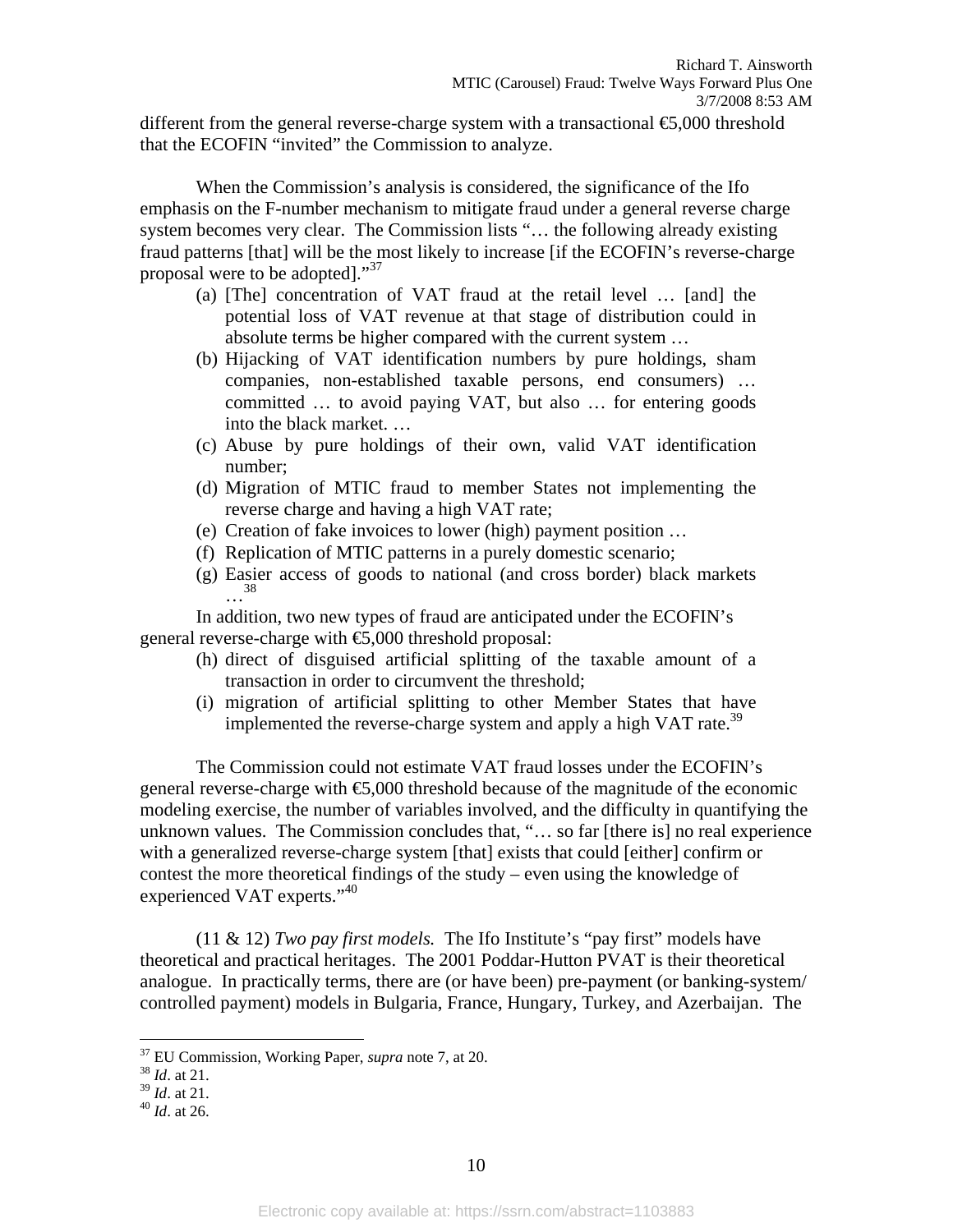Bulgarian VAT Bank regime, established in July 2002, was removed upon Bulgaria's accession to the EU (January 1, 2007).

The linchpin of the Ifo Institute's "pay first" models is the requirement that buyers only claim input tax deductions if they can prove that the *seller* has paid over the VAT to the authorities. There are two permutations to the Ifo "pay first" proposals – non-cash (trust account) and cash (tax stamp) versions. Each can function independently, or they can be combined into a comprehensive "pay first" model.

*The non-cash payment (trust account) model*. Under this model, if an invoice is paid by bank transfer or credit card the amount of VAT (shown separately on the invoice) is required to be directly passed to the tax authorities via a trust account established at the bank. The seller's bank acts as a trustee of government funds.

The IMF reports that in countries where banking-system dependent regimes are used, the system is mandatory for a defined set of high value transactions. It is not universally mandatory, as under the Ifo model.

The IMF is critical even of these limited systems. It indicates that forcing traders to pass transactions through banks disrupts business. IMF surveys indicate that some traders prefer to be paid in cash, particularly when they are concerned about customer solvency. For this reason, if the Ifo Institute's pay first model were to be adopted comprehensively it is best to merge the (non-cash) trust account model with (cash) tax stamp model.

*The cash payment (tax stamp system) model*. The cash payment model requires prepayment of VAT by the *seller*. There are two variations. The first uses a stamp machine similar to a postage meter that is filled with pre-paid stamps against which the VAT can be debited. The second system is modeled on the Italian Scontrino model, where a VAT receipt must accompany each sale. In this case, a tax stamp must be affixed to the receipt.

Virtual stamps are contemplated under the Ifo proposal. Each cash register is required to be connected to an on-line database so that at the time of each sale the *seller* automatically purchases a VAT stamp. The stamp is passed to the buyer along with the register receipt. Businesses entitled to a credit would provide the stamped receipt as documentation.

If both of these *cash payment* models were adopted and applied comprehensively in an economy, IMF reservations about mandating the use of the banking system might be answered. Businesses preferring to conduct business in cash may do so, but they must issue a receipt with a VAT stamp.

However, like the PVAT, the Ifo Institute's "pay first" regimes solve carousel fraud by placing financial restrictions on the free flow of goods. The restrictions are not targeted to "high-risk" cross-border trade, but are placed on all transactions in the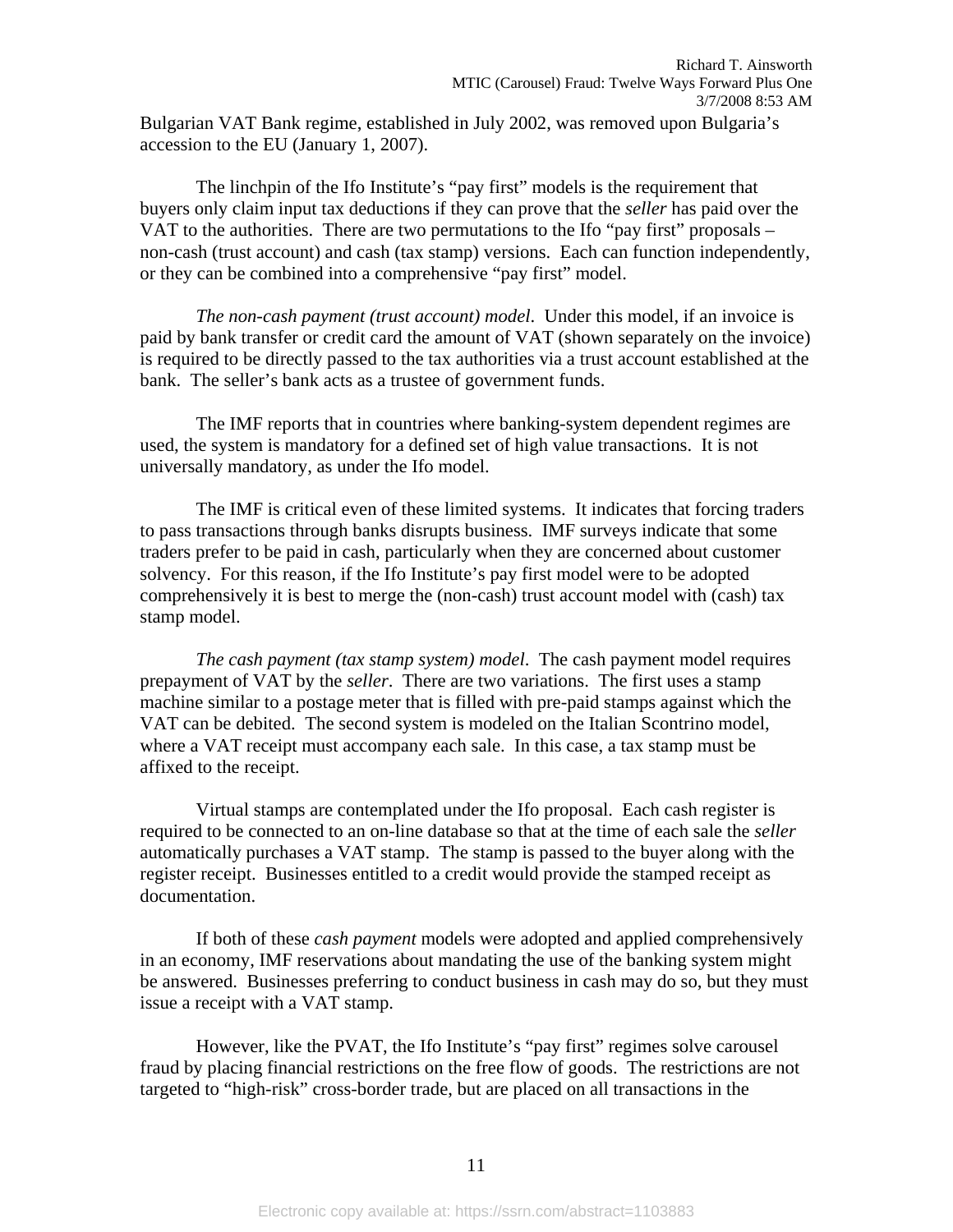economy. The cross-border vendors become customs agents. Goods will not be released into cross-border trade without payment of tax at origin. As with the PVAT, a clearing function is needed.

#### A Technology-intensive Administrative Solution

 The Commission has sought a technology-intensive administrative solution to MTIC (carousel) fraud at least since the May 5, 2006 Communication.<sup>41</sup> None has been advanced, either by the Commission or interested parties.

The key to an effective solution would be to design administrative elements in the VAT such that "high-risk" cross-border trade could be surgically targeted. Marshalling market-mechanisms against fraudsters would be the goal. Modern technology can make this happen.

There are two parts to the solution: (1) the limited adoption of the Digital VAT  $(D-VAT)^{42}$  throughout the EU, and (2) community-wide (and coordinated) adoption of the recently enacted French rules removing zero-rates from "high-risk" intra-community cross-border transactions.43

The D -VAT proposes no structural changes to the operation of the VAT. It proposes digitization and certification of the current system. The D-VAT is premised on the wide acceptance of tax technology in the modern economy, and requires that VAT administrations be willing to certify this technology along the line of the Streamlined Sales Tax in the US.

The French rules referred to apply to businesses that make domestic purchases of goods from French suppliers and/or any business that makes intra-community supplies to or from France. The rules require a demonstration that all necessary steps and appropriate due diligence has been undertaken to ensure that clients and supplies are bona fide.

If businesses do not meet these requirements the French exemption for intracommunity supplies is disallowed (or the recovery of VAT incurred on a local purchase of goods is disallowed). The rules require a demonstration that:

- (1) Customers carry out actual business activities;
- (2) Suppliers that supply French businesses with goods (and that charge VAT) are not involved in a carousel fraud scheme; and
- (3) All VAT due during the previous supply of the same goods has been paid to the tax authorities.

<sup>&</sup>lt;sup>41</sup> COM(2006) 254 final, *supra* note 1

<sup>&</sup>lt;sup>42</sup> Richard T. Ainsworth, *The Digital VAT (D-VAT)* 25 Virginia Tax Review 875 (2006); Richard T.

Ainsworth, *Carousel Fraud in the EU: A Digital VAT Solution* 42 TAX NOTES INT'L 443 (May 1, 2006). 43 *La loi de Finances* rectificative pour 2006 (n°2006-1771) du 30 décembre 2006.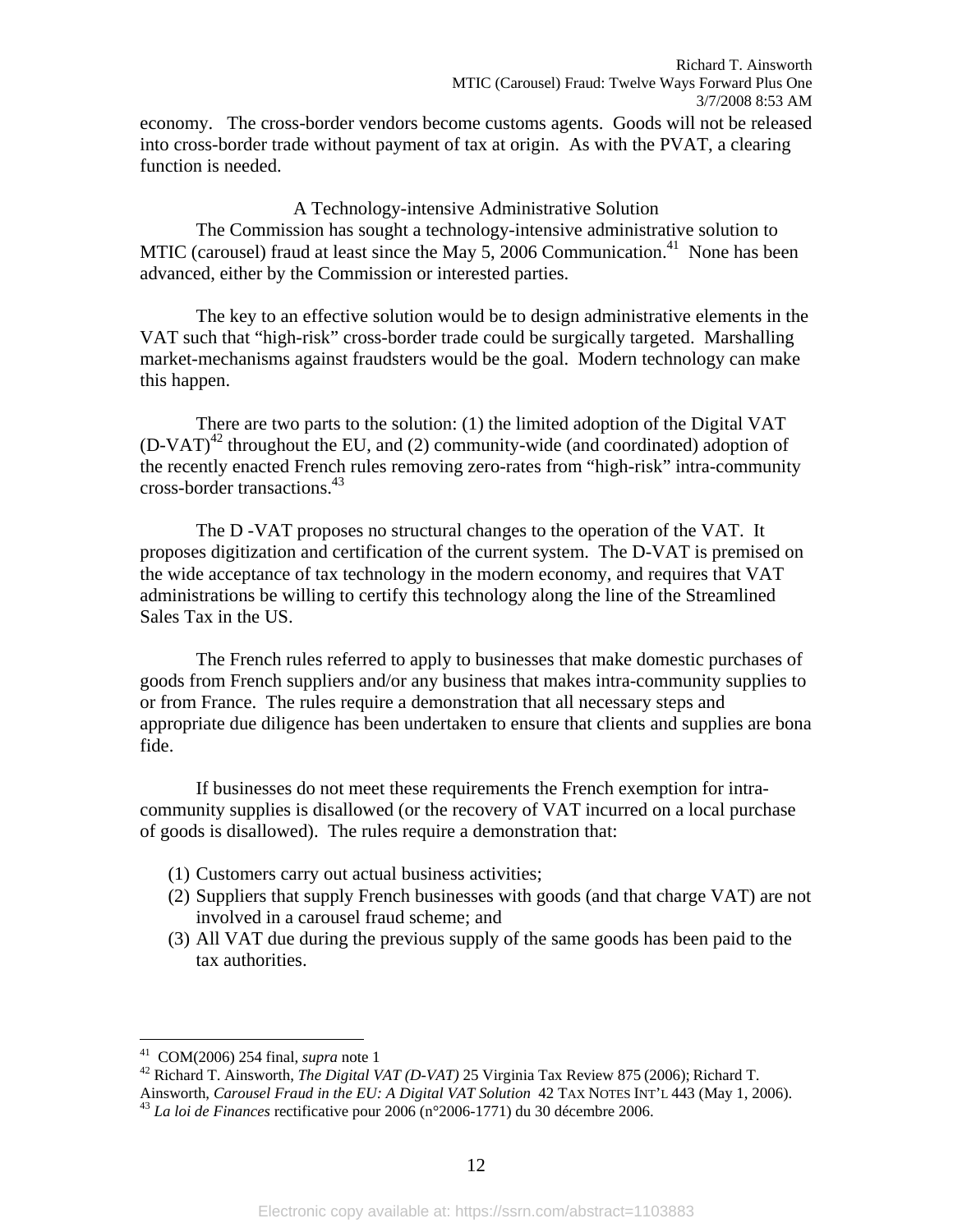The French rules do not explain how a business is to meet these standards, other to assume that businesses will perform due diligence audits on *customers*. The D-VAT can provide businesses with an automated due diligence check.

Under such a system this "proof" would be accurate, instantaneous, and fully automated (if both buyer and seller had certified VAT compliance systems). Data exchanges between buyer and seller would confirm that both ends of a cross-border transaction were being/ would be being handled properly. A *certified seller's* system would only zero-rate exports if it received an encrypted data feed verifying the buyer status.<sup>44</sup> Cost effective security regimes of critical data exchanges like this across open networks have been demonstrated.45 A *certified buyer's* system would reverse charge in all cases where the seller's system was authorized to zero-rate.

A D-VAT approach to carousel fraud can be universal or selective. The American preference (as in the case of Direct Pay Permits) is for voluntary regimes. The Streamlined Sales Tax emphasizes off-site third-party certified service providers (CSP). Other American models include certified automated systems (CAS) installed in a company's ERP system, and certified proprietary software (CPS) systems.

There is a cost to the D-VAT, and most of that is embedded in the certification process. However, certification is really no more that an advanced audit (of the information technology) coupled with an Advance Pricing Agreement. Under the Streamlined Sales Tax online access to a CSP is provided free of charge to taxpayers who agree to collect taxes on remote sales. Similar arrangements for free access in the EU could be arranged, particularly for small businesses engaged in "high-risk" transactions. Business operating outside of a voluntary certification regime could be subject to more intense audit, or less-than-immediate VAT refund regime.

#### Examples

Two applications are considered below – domestic and cross-border. In both applications the following example will be applied: "A" in one Member State sells goods to "B" in another Member State. "B" then sells these goods in a domestic intermediate wholesale market where they pass in a series of transactions first with "B's" sale to "C" who in turn sells to "D." "D" thereafter makes a sale to "E" who is a final consumer.

<sup>&</sup>lt;sup>44</sup> It is anticipated that an encryption-based smart card system similar to that proposed by Professor Norbert Zisky of the PTB (Physikalisch-Technische Bundesanstalt; the national Metrology Institute) to the Fiscalis Committee's Cash Register Project Group would be adopted. *See*, Norbert Zisky, *Manipulation Protection – Electronic Cash Registers and POS Systems*, German Federal Standards Laboratory, Brunswick & Berlin (May 2005) (unpublished draft on file with author); Norbert Zisky, *Manipulationsschutz elektronischer Registrierkassen und Kassensysteme* German Federal Standards Laboratory, Brunswick & Berlin (Mar. 15,

<sup>2004) (</sup>Ger.) (unpublished draft on file with author). 45 Luigi Lo Iacono, Christoph Rulans & Norbert Zisky, *Secure Transfer of Measurement Data in Open Systems*, 28 COMP. STANDARDS & INTERFACES 311 (Jan. 2006);SELMA Project http://www.selmaprojekt.de (in German) (last visited Feb. 12, 2008).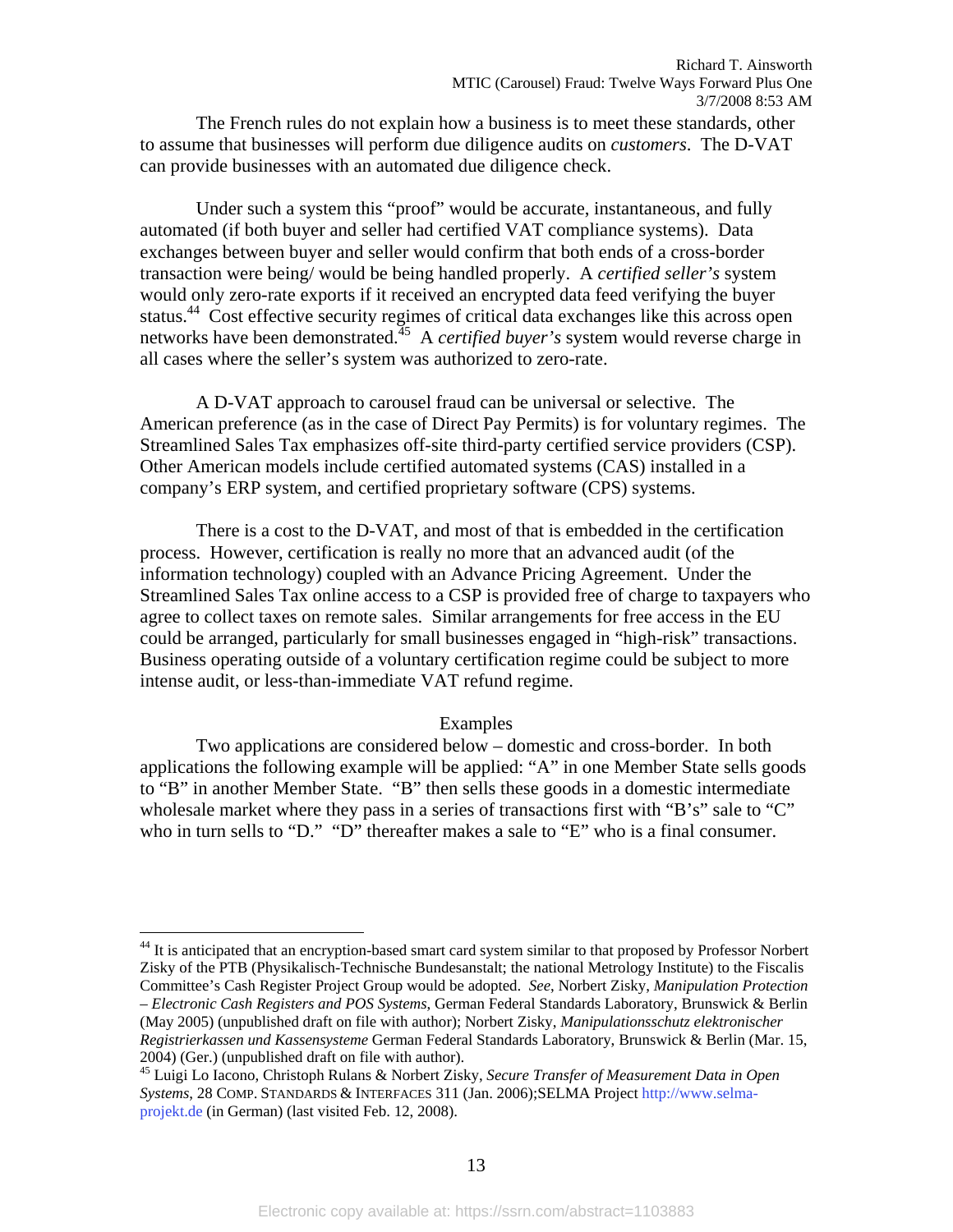In a MTIC (carousel) fraud "B" would try to disappear with the VAT receipts. This is what certification seeks to prevent. To better visualize these transactions one might want to think about sales of commodity cell phones in the UK.

*Domestic application.* In a domestic application each participant in a particular intermediate wholesale market [the sales of "B" to "C" and "C" to "D" in the hypothetical] would be required to use certified software to be compliant with the VAT regime. What this means is that the tax authority would test (and certify) the VAT functionality of the "B," "C," and "D" systems in a sufficiently rigorous manner. As a result, it would be assured that any transaction processed through this system would (a) have the correct tax applied to it, (b) be correctly invoiced, (c) have proper returns compiled and electronically submitted to the tax authority by it, (d) have a related funds transfer link to automatically send or receive net VAT amounts payable or receivable, and (e) determine all other necessary reports, including the liking VAT processes to the financial reporting system.

Once the tax authority was assured that the taxpayer's automated system functioned properly an agreement would be entered into between the authority and the taxpayer which would assure expedited processing of VAT returns in exchange for taxpayer assurances that no transactions in the specified intermediate market would be entered into outside of the certified system. This agreement would be enforced with a related provision in the law that would deny all input credits to anyone entering into transactions in goods of this specified market without using a certified system. In effect, this rule would function as a very selective reverse charge mechanism.

For example, if "B" makes sales to "C" in the intermediate wholesale market for cell phones in the UK, and if "B" had installed a certified system then the following would happen: (1) a reverse charge on the import of the cell phones would be recorded at the proper rate, (2) the onward sale to "C" would be recorded in the tax files and a VAT invoice would be issued – the invoice would indicate that it came from a certified system because the goods involved were part of a regulated intermediate wholesale market, (3) an amount reflecting the VAT received from "C" would be recorded in the tax files, and (4) a VAT return along with the VAT due would be automatically remitted to the tax authorities through an automatic clearing house (ACH) debit or credit mechanism. It would not matter (from "B's" perspective) if "C" used a certified automated system.

From "C's" perspective the use of a certified automated system would be essential if it wanted a credit for the VAT paid to "B." The invoice itself would indicate this.

What if the situation was reversed, and "B" did not have a certified system but "C" did? Then, the functionality of "C's" certified system would recognize that the goods received needed to be associated with an invoice from a certified system in order for the VAT payable to be creditable. Because this kind of invoice would not be available, "C's" certified system would not authorize payment of VAT. It would however, authorize payment for the goods. The VAT would be self-assessed through a selective reverse charge.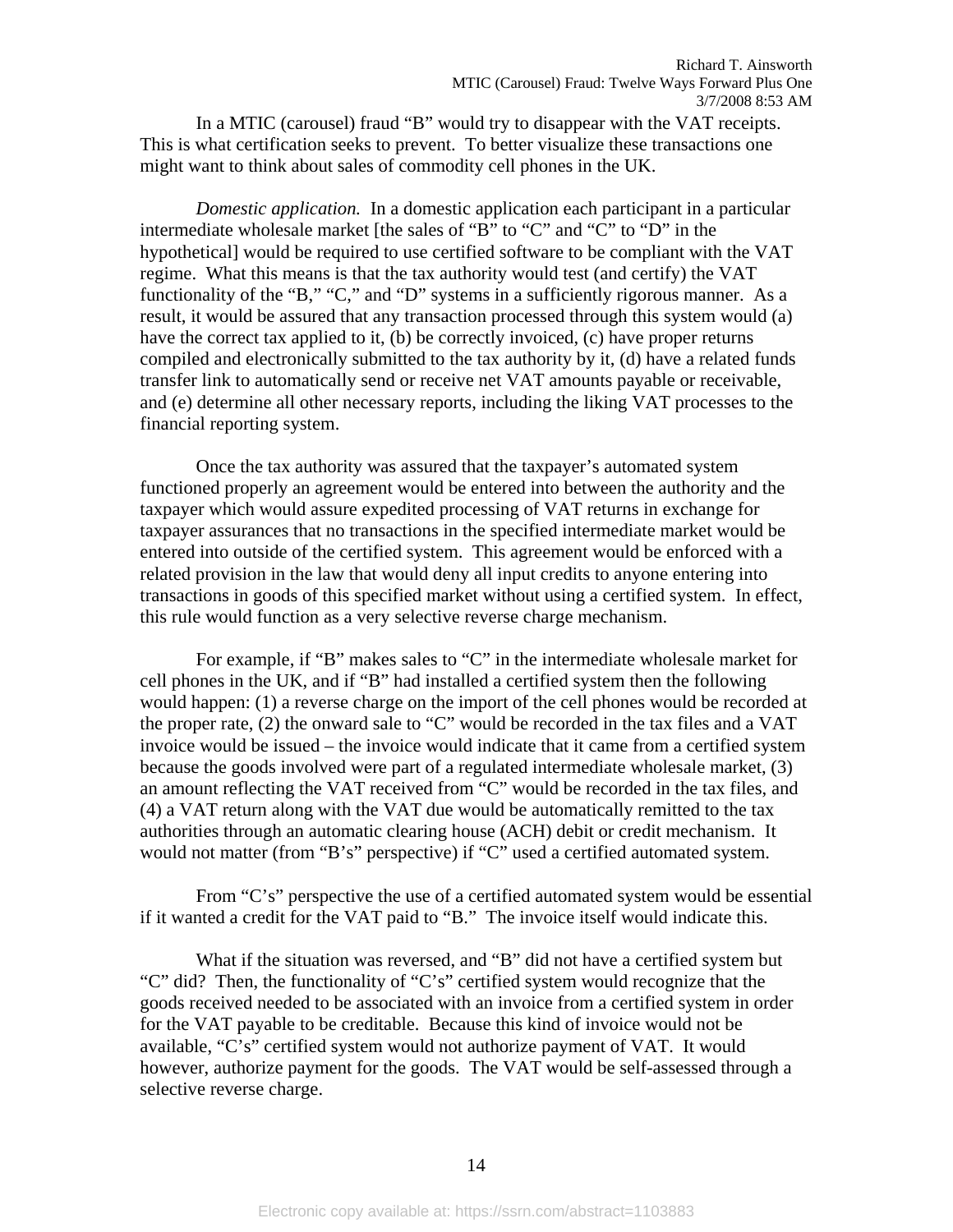The same thing would happen on transactions between "C" and "D," but "D's" transactions with final consumers ("E") would always be subject to VAT. A final consumer would not have a VAT ID number. They system would then know to collect and remit the VAT.

As has always been the case in the VAT, the invoice is the critical document. This proposal raises the quality of invoice in the "suspect" intermediate wholesale marketplaces. Quality assurance of the invoice can, of course, be raised much higher. An automated system can verify that an invoice (that represents itself as coming from a certified system) does indeed come from a certified source. In addition, an automated system can also be linked directly to a government system. Such a system could produce and verify the invoice – as is the case in Brazil.<sup>46</sup>

Most businesses already have automated systems that determine VAT, record purchases and sales, fill out all invoices, and make out returns and reports. Automated systems are frequently employed on both the sales and the purchase side, one to assure that the correct VAT is charged to customers, the other to check purchase invoices to be sure that suppliers are not overcharging VAT.

What is missing in the current commercial environment? Two things: (a) the automated systems widely in use are not certified – they must be audited one-by-one to guarantee compliance, and (b) non-digital compliance is allowed, even in "high-risk" transactions. As a result, very difficult audits are needed to assure compliance.

*Cross-border application.* The cross-border application closes the loop on carousel fraud. It requires cooperation among Member States. This is the transaction between "A" and "B" in the hypothetical fact pattern. The concern is with the zero-rating of goods leaving the Member State where "A" is established and the related requirement that "B" perform a reverse charge in the corresponding Member State.

If "B" is using a certified system, there should be no problem with this transaction. A certified system will always perform a required reverse charge regardless of the certification of the other party's system. "B's" VAT return will be properly prepared along with all related reports, and the funds will be properly remitted to the government. If there is a problem it might only be when "A" is not using a certified system. The following summarizes these applications:

 $\overline{a}$ 

http://www.sef.rj.gov.br/legislacao/tributaria/convenios\_ajustes\_protocolos/confaz/ajustes/2005/aj05007.sh tml (in Portuguese). This agreement created (1) the "e-invoice" (Nota Fiscal Eletrônica) and (2) the auxiliary document of the e-invoice (Documento Auxiliar da Nota Fiscal Eletrônica). On December 20, 2005 the layout of the e-invoice was established and tests were conducted among some of the largest companies in Brazil (Ato Cotepe/ICM No. 72 de 20 de Dezembro de 2005) *available at*: http://www.sef.rj.gov.br/legislacao/tributaria/convenios\_ajustes\_protocolos/confaz/pareceres\_ecf/2005/ato0 72\_05.shtml (in Portuguese).

<sup>46</sup> On September 30, 2005 the states and the federal government of Brazil signed an agreement (*Ajuste Sinief No. 07 de 30 de Setembro de 2005*) *available at*: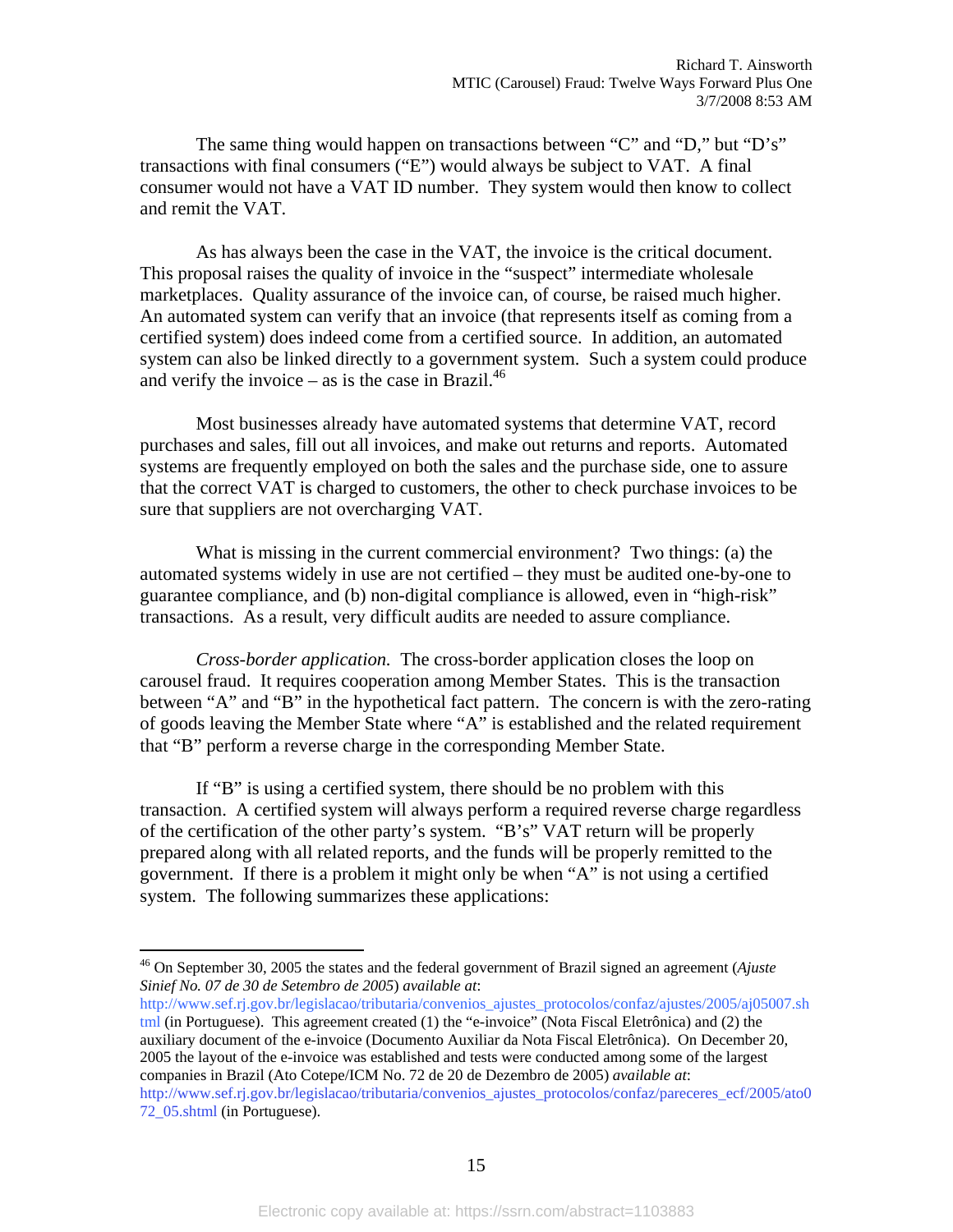**1. "A" certified; "B" certified.** If "A" and "B" are both using certified systems the zero-rating and the reverse charge will properly made, reported and the VAT remitted to "B's" government.

**2. "A" not certified; "B" certified.** If "A" is not using a certified system and "B" is certified, then the only question could be whether or not "A's" Member State would be willing to accept the certification of "B's" system as proof that it had fulfilled a due diligence obligation to verify that "B" was not participating in carousel fraud. This might be a problem under rules newly established in France if they were narrowly construed. $47$ 

Most difficulties arise however, when "B" is not using a certified system. Although it is unlikely that "B" could resell the goods and collect the VAT from a domestic "C" (because "B's" invoice would not be sufficient to support a deduction of the VAT by "C"), this does not prevent goods from circulating VAT-free in the domestic marketplace. Something more is needed.

What is needed is a coordinated certification system that spans both Member States. The goal is to remove the zero-rating from goods (by "A") that are part of a "suspect" intermediate wholesale market in another state when the purchasers ("B") in that other Member State are not certified. Removing the zero-rating would remove the incentive from any "B" to participate in any "suspect" intermediate wholesale markets without first installing a certified VAT system. The following summarizes these applications:

**3. "A" certified; "B" not certified.** If "A" is using a certified system and "B" is not, then "A" would not zero-rate the transaction. It would impose the domestic tax. "B's" Member State would not be assured that this trader ("B") would properly apply the reverse charge. The functionality in "A's" certified system would be assisting in efforts to assure a proper reverse charge in another Member State. If not certified, "B" would be in the difficult situation of having VAT imposed on its purchases in another jurisdiction (it would need to file for refunds there) as well as being obligated to comply with the reverse charge obligations in the jurisdiction where it was established.

**4. "A" not certified; "B" not certified.** If "A" is not using a certified system and neither is "B," then "A" should not zero-rate the transaction. Because "A" is not using certified software then the policing of this rule would require audit. The same would be true of "B's reverse charge obligation (although the possibility of "B" being able to resell the goods and collect VAT from an unsuspecting "C" so that it could "disappear" would be minimal). Without a certified system "B" cannot issue invoices that will support a VAT deduction by "C."

It is expected – in a certification regime extended throughout a federal system – that notifications of certified status between automated systems would be automatic, and

<sup>47</sup> *See* Richard T. Ainsworth *supra* note **Error! Bookmark not defined.** at 1074.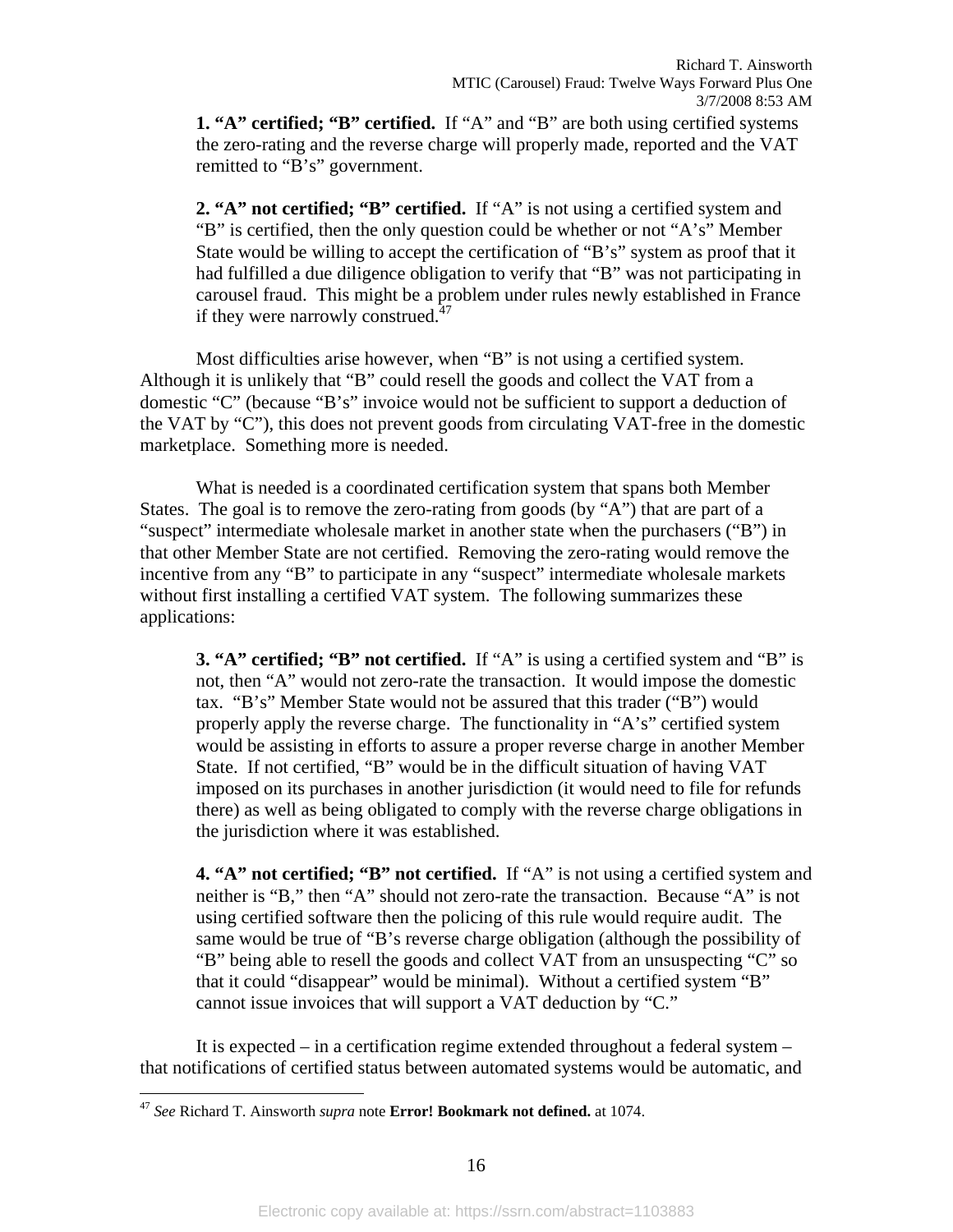handled securely over open networks.<sup>48</sup> Dual notifications would be expected: (1) "A's" system, for example, would receive direct on-line notification that "B's" system is certified from "B's" system; in addition (2) "B's" status as a firm using certified VAT software would be confirmed through an on-line acknowledgement by the tax administration in "B's" Member State. All of this could occur almost instantly.

#### The Certification Process

 Although certification of VAT software systems in a federal system could be adopted as stand-alone regimes (independently within each sub-federal jurisdiction), there are advantages in adopting a single, harmonized certification regime throughout a federation. In the EU the standards for certification (and perhaps a secondary level of certification approval) should come from the Community. This type of harmonized approach might be most important for businesses operating with a single instance ERP (enterprise resource planning) system and a single add-on VAT package.

Much of this material has been covered elsewhere, and the details of any specific certification must respond to local concerns and standards. However, a model for accomplishing certification has been put in place under the Streamlined Sales and Use Tax Agreement (SSUTA)<sup>49</sup> in the US. The SSUTA certification process involves measuring software against three third party standards; (1) the AICPA's SAS  $94^{50}$  and (2) the US- GAO Federal Information Systems Control Audit Manual.<sup>51</sup> In addition, software developers must comply with (3) ISO Number  $17799^{52}$  of the International Organization for Standardization.<sup>53</sup> A discussion of similar standards for certification and accreditation of software can be found in the recent O.E.C.D. materials.<sup>54</sup>

 $\overline{a}$ 

<sup>54</sup> *Electronic Commerce: Facilitating Collection of Consumption Taxes on Business-to-Consumer Cross-Border E-Commerce Transactions,* O.E.C.D. (Feb. 11, 2005) at 9 & 17-18 *available at*

<sup>48</sup> *See supra* notes 44 through 45 and accompanying text.

<sup>&</sup>lt;sup>49</sup> STREAMLINED SALES AND USE TAX AGREEMENT (adopted November 12, 2002, amended November 19, 2003 and further amended November 16, 2004) *available at* http://www.streamlinedsalestax.org [hereinafter SSUTA] (providing for fully digital compliance with sales and use taxes through certified intermediaries and certified software solutions).

 $^{50}$  American Institute of Certified Public Accountants, Professional Standards, Vol. 1 AU § 319 *The Effect of Information Technology on the Auditor's Consideration of Internal Control in a Financial Statement Audit*, as amending SAS No. 55 *Consideration of Internal Control in a Financial Statement* 

*Audit*. 51 U.S. GOVERNMENT ACCOUNTING OFFICE, ACCOUNTING AND INFORMATION MANAGEMENT DIVISION, FEDERAL INFORMATION SYSTEMS CONTROL AUDIT MANUAL, (FISCAM) Vol. 1 (GAO-AIMD12.19.6) *available at http://www.gao.gov/special.pubs/ai12.19.6.pdf.* 52 INTERNATION TECHNOLOGY, 52 INTERNATIONAL ORGANIZATION FOR STANDARDIZATION, ISO 17799: INFORMATION TECHNOLOGY,

SECURITY TECHNIQUES, CODE FOR INFORMATION SECURITY MANAGEMENT (ISO/IEC 17799:2005). 53 STREAMLINED SALE TAX PROJECT, CERTIFICATION STANDARDS (rev. 5/17-04) *available at*

http://www.streamlinedsalestax.org/ (provides a detailed application of SAS 94, FISCAM and ISO 17799 to the SSUTA).

http://www.oecd.org*.* Indicating "A global intermediary may be based in one country and would undertake intermediary activities in as many countries as suppliers are required to collect and remit consumption taxes on behalf of e-commerce suppliers. In cases where satisfactory levels of approval or financial security are evident, countries could be more relaxed …". The OECD discusses a range of government "approvals" for tax accounting software. At one extreme is "accreditation," an approval process functions simply as a mechanism to "formally identify" software that meets certain criteria of acceptability. At the other extreme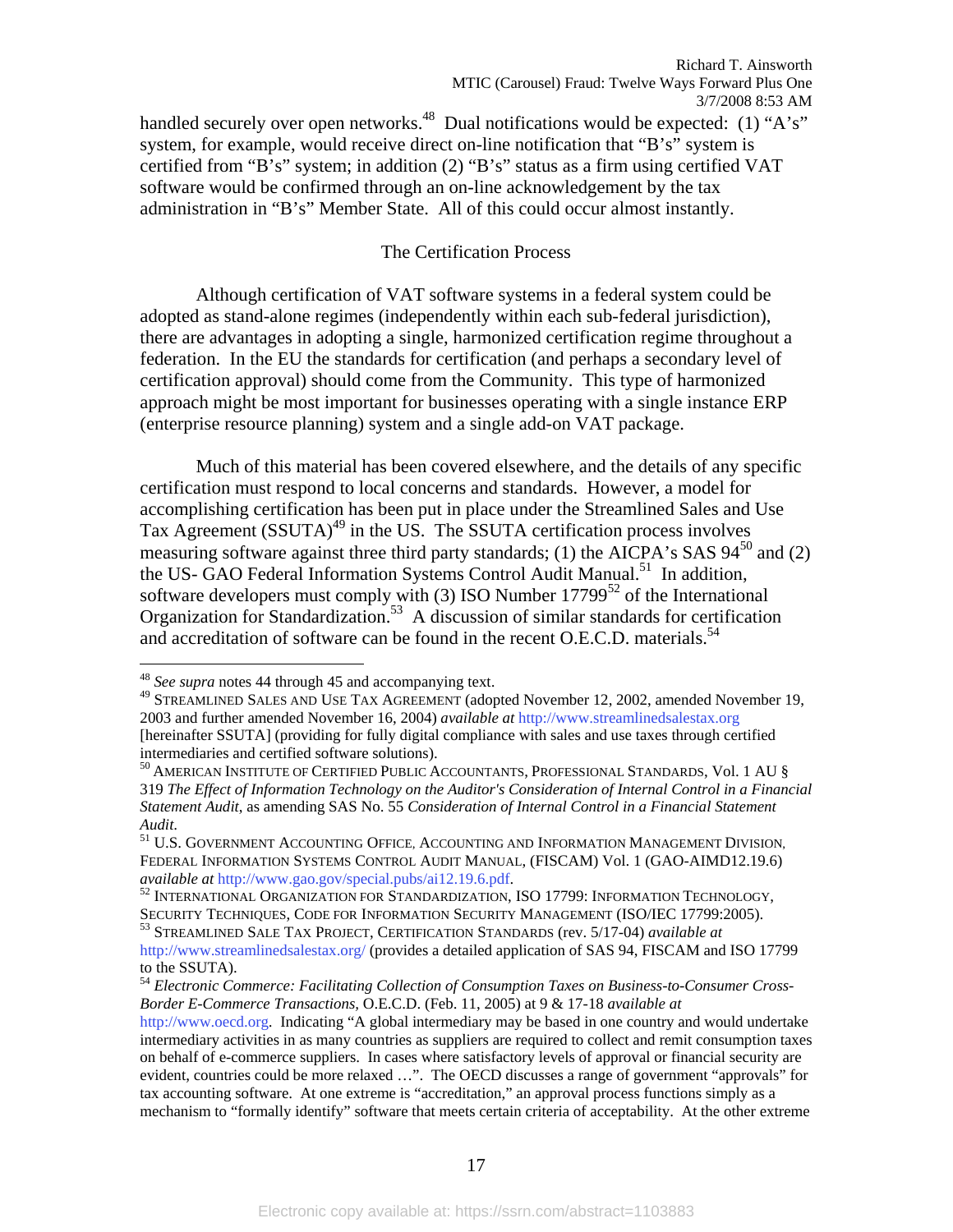Essentially the certification process involves two steps; (1) an extensive security check of the software system, the developer and the service provider, and (2) a comprehensive test of tax calculations and return preparation capabilities by conducting tests (literally in the millions) of hypothetical tax scenarios and processing them through the system. Software solutions should also satisfy the May 2005 O.E.C.D. *Guidance Notes*, the *Guidance for the Standard Audit File – Tax,* and the *Guidance on Tax Compliance for Business and Accounting Software*.

The SSUTA uses three certification regimes: (1) the certification of an independent trusted third party called a certified service provider  $(CSP)$ ,  $<sup>55</sup>$  (2) the</sup> certification of a third party developed system that has been installed in a taxpayer's financial system called a certified automated system  $(CAS)$ ,<sup>56</sup> and (3) the certification of a proprietary software system, one developed and used exclusively by a taxpayer, called a certified proprietary system  $(CPS)$ .<sup>57</sup> The SSUTA makes the CSP model available to taxpayers at no charge, if they are willing to volunteer to collect distant sales, and a similar option might be considered under a VAT regime if there is a concern about small taxpayers and mandatory use of this system.

The SSUTA has worked out a system around liability for tax calculation errors whereby the government agrees to provide a downloadable taxability matrix of changes,<sup>58</sup> and have promised to make those changes effective only the first day of a calendar quarter.<sup>59</sup> In conjunction with these promises the States have agreed not to hold a CSP or other software developer liable for over or under assessments of taxes if the errors are attributable to government errors in the taxability matrix.<sup>60</sup> CSPs and software developers however would be liable for errors of their own making.<sup>61</sup>

There are important differences under these models. Under a CSP all VAT compliance functions would be transferred to a third-party, the CSP. The determination of taxability, the calculation of tax, provision of invoices, maintenance of the tax audit file, production of VAT returns and related reports, as well as the payment of VAT liabilities would be handled through this trusted third-party. Under a CAS model only the tax calculation function is provided by third-party software. The remaining tax functions are still the responsibility of the taxpayer, and should be required to be automated. With CPS the tax calculation software is proprietary but in all other respects this configuration would resemble the CAS. In the CSP and CAS environment, the tax

<sup>60</sup> SSUTA, *supra* note 49, at § 306.<br><sup>61</sup> Uniform Sales and Use Tax Administration Act (as approved on Dec. 22, 200, and as amended on Jan. 22, 2001) at § 9(a).

is "certification," an approval process that designates software as "an officially authorized mechanism to perform specified functions."<br><sup>55</sup> SSUTA, *supra* note 49, at § 501 (B).

<sup>&</sup>lt;sup>56</sup> SSUTA, *supra* note 49, at § 501 (C).<br><sup>57</sup> SSUTA, *supra* note 49, at § 501 (D).<br><sup>58</sup> SSUTA, *supra* note 49, at § 328.<br><sup>59</sup> SSUTA, *supra* note 49, at § 304.